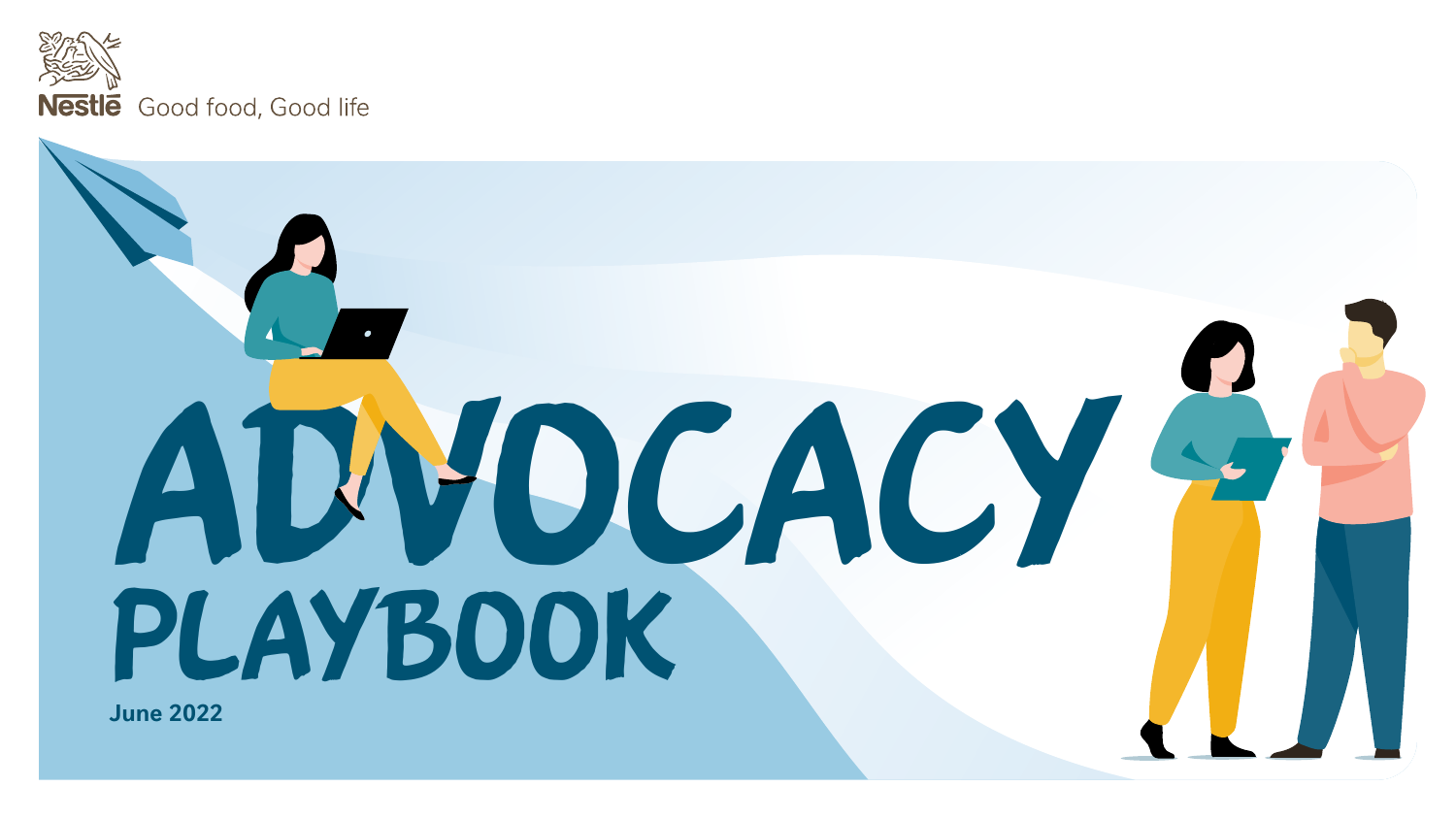**This playbook provides guidance and best practice examples for those currently involved in advocacy programs in markets, Nestlé businesses and Center functions.** 

#### **Content updates**

This guidance may be revised over time. Access the latest content using this online version of the document.

#### **Questions and feedback**

Please share any questions or feedback on content with Marie Chantal Messier.

**Complementary guiding principles to this playbook**

- **[Corporate Business Principles](https://www.nestle.com/sites/default/files/asset-library/documents/library/documents/corporate_governance/corporate-business-principles-en.pdf)**
- **[Code of Business Conduct](https://www.nestle.com/sites/default/files/asset-library/documents/library/documents/corporate_governance/code_of_business_conduct_en.pdf)**
- **[Policy on Transparent Interactions with](https://www.nestle.com/sites/default/files/asset-library/documents/library/documents/corporate_governance/nestle-policy-transparent-interactions-with-public-authorities.pdf)  [Public Authorities](https://www.nestle.com/sites/default/files/asset-library/documents/library/documents/corporate_governance/nestle-policy-transparent-interactions-with-public-authorities.pdf)**
- **[Transparency on advocacy, lobbying and](https://www.nestle.com/sustainability/responsible-business/leadership-advocacy)  [industry associations](https://www.nestle.com/sustainability/responsible-business/leadership-advocacy)**
- **[Group Antitrust Law Policy](https://www.nestle.com/sites/default/files/asset-library/documents/library/documents/about_us/nestle-group-antitrust-law-policy-september-2016.pdf)**



# Welcome to Nestlé's Advocacy Playbook

### **The document**

- Defines our approach and what advocacy means to Nestlé
- Clarifies Nestlé's advocacy structure and roles
- Describes how our people can engage more effectively to assess priorities, develop their advocacy strategies and present the company's position to relevant audiences

Advocacy relies on a specific context, time horizon and a number of other marketsensitive considerations. Our introduction serves as a starting framework from which to formulate your plans. It complements and updates previous documents, principles and policies (see right).





<span id="page-1-0"></span> $\Omega$ 

 $\blacktriangle$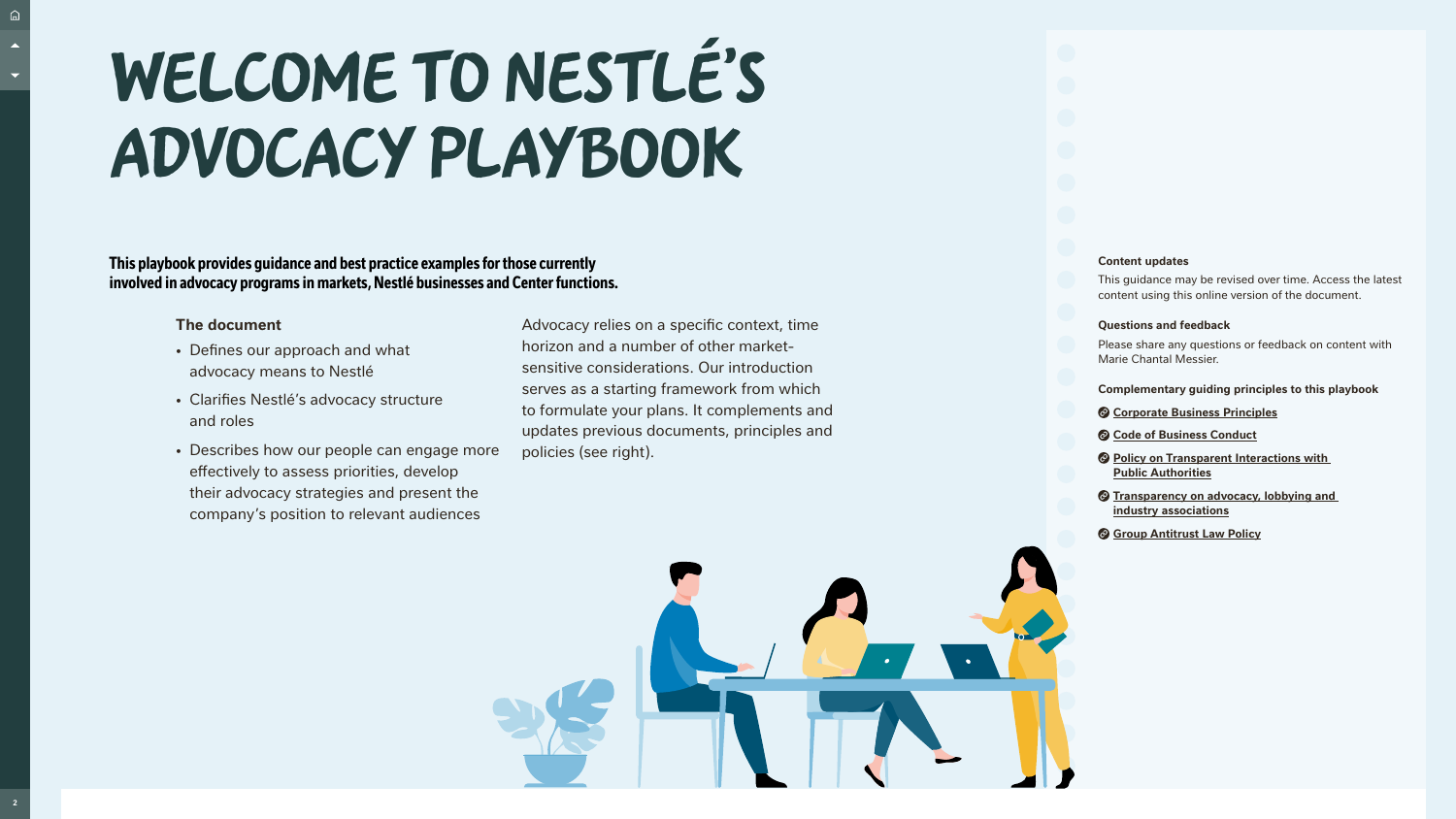# CONTENT

# [1.](#page-3-0) [Our approach](#page-3-0)

- [1.1](#page-4-0) [Reaching our goals together](#page-4-0) **[5](#page-4-0)**
- [1.2](#page-5-0) [How do we define advocacy?](#page-5-0) **[6](#page-5-0)**
- [1.3](#page-6-0) [Our advocacy areas of expertise](#page-6-0)
- [1.4](#page-7-0) [Scope and timings for engagement](#page-7-0) **[8](#page-7-0)**

# [2.](#page-8-0) [Responsibilities](#page-8-0)

- [2.1](#page-9-0) [Our advocacy structure](#page-9-0) **[10](#page-9-0)**
- [2.2](#page-10-0) [Market Advocacy Committee](#page-10-0) **[11](#page-10-0)**
- [2.3](#page-11-0) [Zone and Businesses Advocacy](#page-11-0) **[12](#page-11-0)**
- [2.4](#page-12-0) [At Global level](#page-12-0) **[13](#page-12-0)**

# [3.](#page-13-0) [Framing your strategy](#page-13-0)

- [3.1](#page-14-0) [How do we identify advocacy priorities?](#page-14-0) **[15](#page-14-0)**
- [3.2](#page-15-0) [A closer look: materiality and priorities](#page-15-0) **[16](#page-15-0)**
- [3.3](#page-16-0) [How realistic is it to achieve success?](#page-16-0) **[17](#page-16-0)**
- [3.4](#page-17-0) [How do we gain support behind our positions?](#page-17-0) **[18](#page-17-0)**
- [3.5](#page-18-0) [How do we take stakeholders with us on the journey?](#page-18-0) **[19](#page-18-0)**

# [4.](#page-20-0) [Planning your engagement](#page-20-0)

- [4.1](#page-21-0) [Key measures](#page-21-0) **[22](#page-21-0)**
- [4.2](#page-22-0) [Tracking your progress](#page-22-0) **[23](#page-22-0)**
- [4.3](#page-23-0) [Empowering one another](#page-23-0) **[24](#page-23-0)**

# [5.](#page-24-0) [Conclusion](#page-24-0)

[5.1](#page-25-0) [Conclusion](#page-25-0) **[26](#page-25-0)**



- 
- [6.1](#page-27-0) [Glossay](#page-27-0) **[28](#page-27-0)**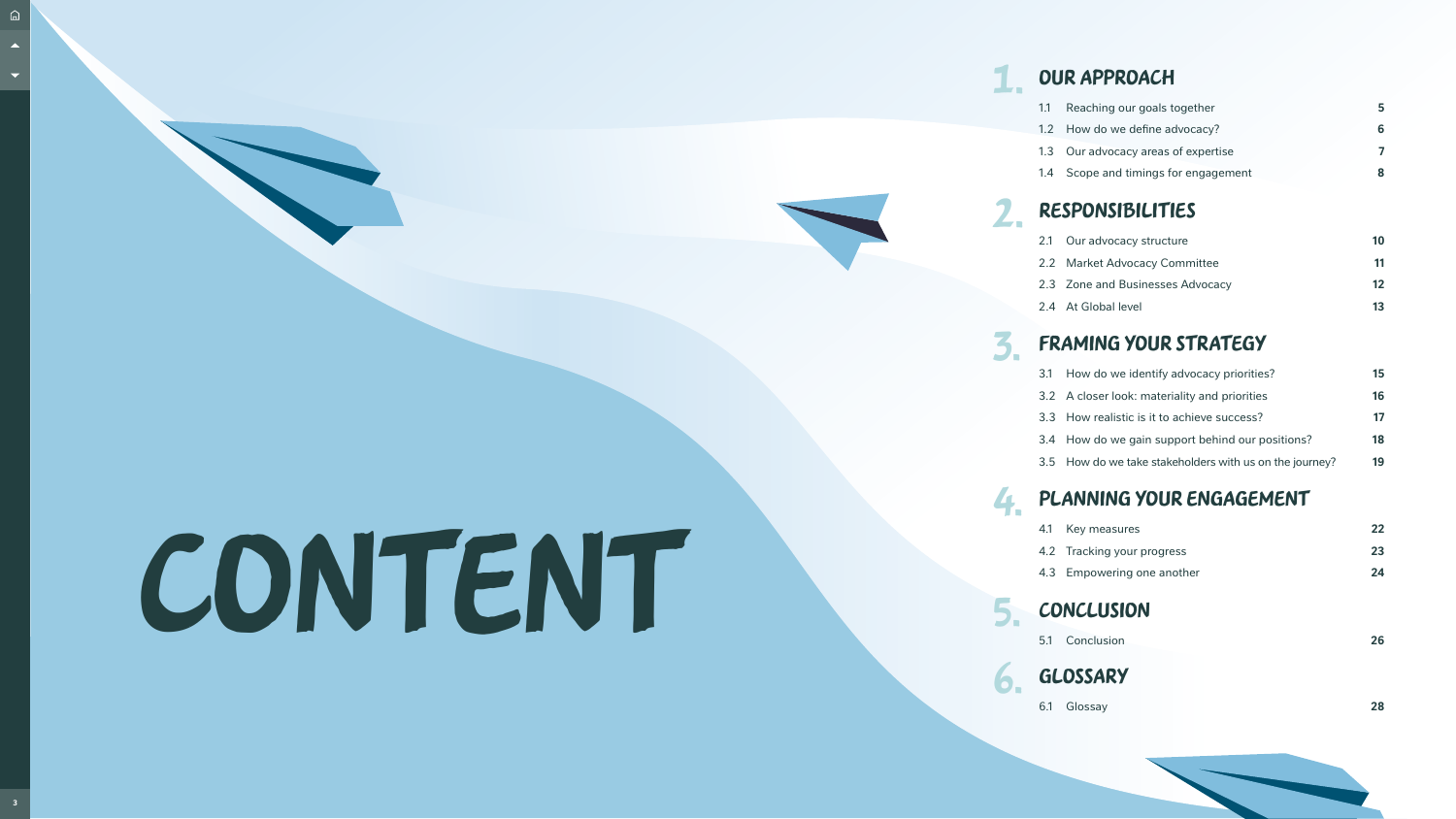| <b>1.1</b> Reaching our goals together      |  |
|---------------------------------------------|--|
| <b>1.2</b> How do we define advocacy?       |  |
| 1.3 Our advocacy areas of expertise         |  |
| <b>1.4</b> Scope and timings for engagement |  |

# <span id="page-3-0"></span>Our approach

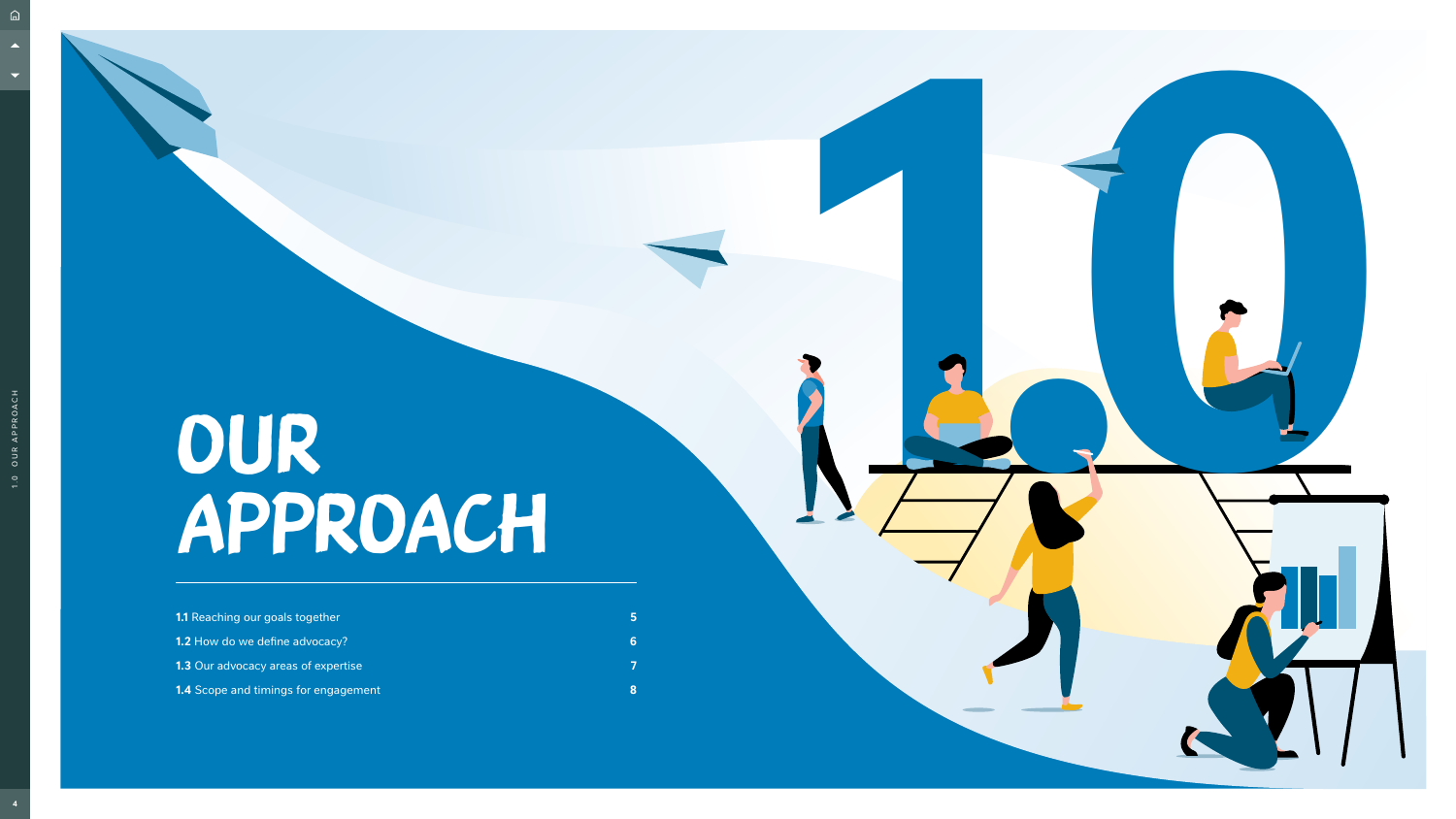1.1

# **AREACHING** our goals TOGETHER

## **Honoring our promises to society will not be possible if we go alone.**

As a global company, Nestlé operates in a complex and vibrant political, regulatory and legislative environment around the world. Sustained advocacy with authorities and other stakeholders helps to ensure our business is compliant, competitive and operates on a level playing field – so that we are well placed to meet existing and emerging demand.

This has never been more critical. Consumers, investors and other stakeholders increasingly want business to be a force for good. They want companies to contribute, and even lead efforts, to help overcome society's greatest challenges. Nestlé's Case for Good defines our own purpose to "unlock the power of food to enhance the quality of life for everyone, today and for generations to come."

<span id="page-4-0"></span> $\blacktriangle$ 

 $\overline{\phantom{a}}$ 

Nestlé rises to this challenge by supporting bold ambitions that hold us accountable, such as our **[Net Zero Roadmap](https://www.nestle.com/sites/default/files/2020-12/nestle-net-zero-roadmap-en.pdf)**, **[the Nestlé Human](https://www.nestle.com/sites/default/files/2021-12/nestle-human-rights-framework-roadmap.pdf)  [Rights Framework](https://www.nestle.com/sites/default/files/2021-12/nestle-human-rights-framework-roadmap.pdf)** and advocacy for **[regeneration](https://www.nestle.com/sustainability/regenerative-food-systems/regeneration)**. **[Creating Shared Value](https://www.nestle.com/csv/what-is-csv)** is how we make a difference. To be successful, we will need a wide range of stakeholders to come with us on the journey and help create the enabling environments for greater positive impact on people and the planet.

## Case for good: Our CORE NARRATIVE

How can we bring stakeholders on board? Our advocacy efforts need to engage them sympathetically, diligently and systematically, starting with a clear understanding of the concerns and ambitions that we share. We should consistently apply a Shared Value lens when advocating for legislation and regulations that create a favorable environment for our own business.

**We unlock the power of food to enhance quality of life for everyone, today and for generations to come.** 

**We unlock this power with our healthy, delicious and convenient food and beverages.**

**Meeting the needs of a growing population responsibly, with affordable nutrition.**

**Helping advance the health of our planet and ensure there will always be enough nutritious food, grown sustainably.** 

**Few companies have the people and culture, the knowledge and resources, the scale and sheer ambition to meet such challenges.**

**We do.**

**We are Nestlé, the Good food, Good life company.**



1.0 OUR APPROACH

1.0 OUR APPROACH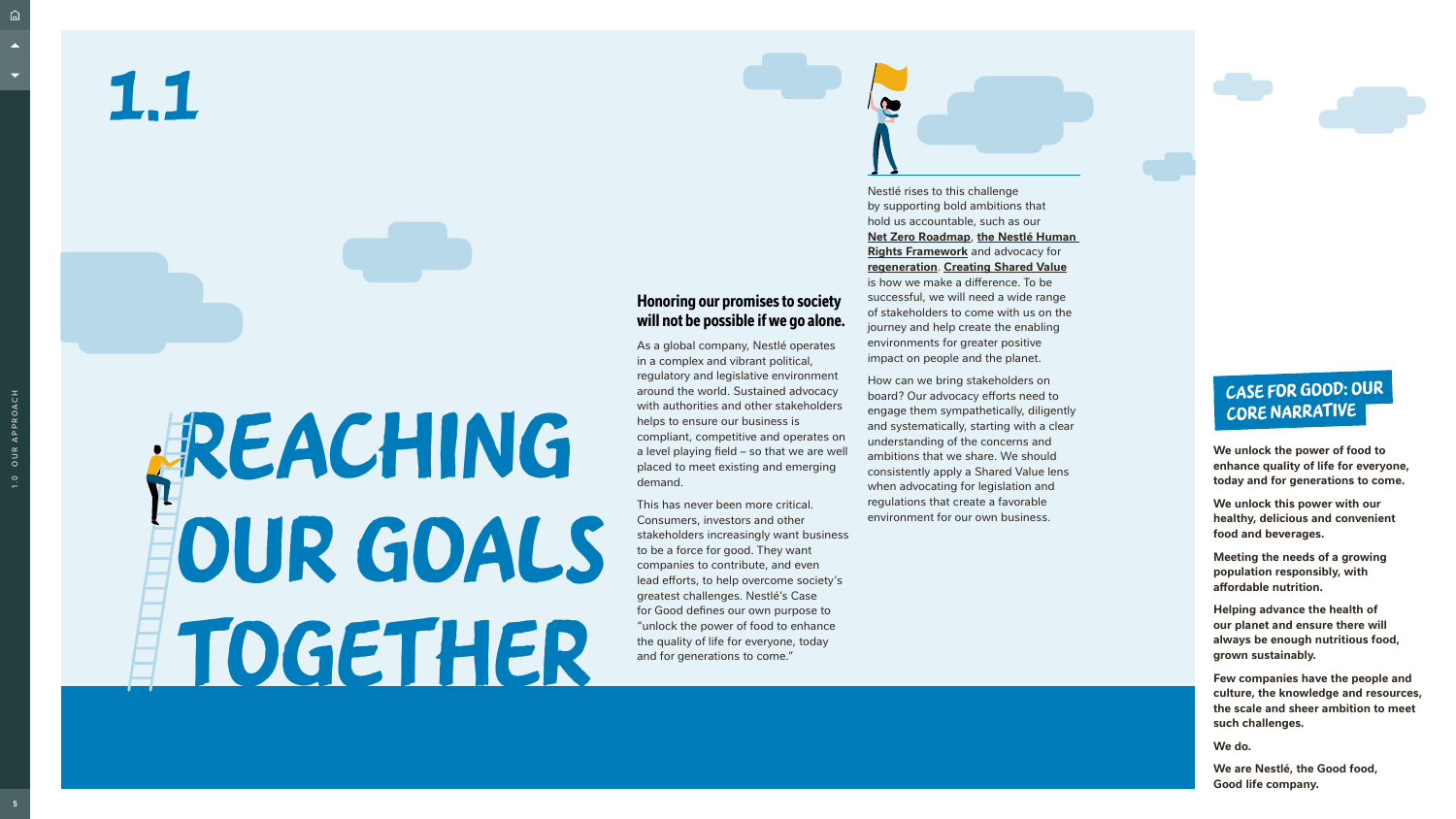Nestlé's Advocacy aims to directly and indirectly support decision-makers, stakeholders and relevant audiences in the pursuit of a broader positive societal agenda and outcome that are aligned with our business goals framed by our corporate purpose and values. Advocacy can include many activities such as stakeholder engagement, media campaigns and public speaking.

Whether it is an unexpected change in a national law or regulation, a new scientific discovery or a technical standard adopted across a region or the globe that has the potential to impact our business and the communities we serve positively or negatively, Nestlé should make its voice heard.

#### **Our advocacy should present Nestlé's position articulately, clearly and consistently. It includes:**

• Understanding business and societal needs (such as those framed by planetary limits, UN Sustainable Development Goals, etc.)

• Identifying the people, policies and processes involved in the decision-

• Identifying key decision makers and when best to approach them

- 
- making cycle
- 
- a viewpoint
- 

• Identifying how best to promote

• Carrying out activities such as stakeholder engagement, media campaigns, and public speaking



# OUR REMIT IS GROWING

Advocacy based on both evidence and empathy - communicated with conviction and respect by knowledgeable Nestlé colleagues - will enable us to meet both shorter- and longer-term objectives.

**Advocacy is the process or act of supporting a cause or proposal.** 

Increasingly, Nestlé is taking public positions on important global topics like sustainable nutrition, climate change and plastic waste. Where previously we presented our positions on a more reactive basis, our **[Creating](https://www.nestle.com/csv/what-is-csv)  [Shared Value](https://www.nestle.com/csv/what-is-csv)** approach requires us to advocate over the longer horizon for the framework conditions within which meaningful change can take place.

# HOW DO WE DEFINE advocacy? 1.2

<span id="page-5-0"></span> $\bigcap$ 

 $\blacktriangle$ 

 $\overline{\phantom{0}}$ 

As a result, while specialist functions like Legal & Compliance, Regulatory Affairs and Public/Corporate Affairs remain central to successful advocacy efforts, there is

a growing need for senior leadership (e.g. Market Heads, BU Leaders) to play an active role in advancing common agendas.

Meanwhile, we have seen instances where Nestlé colleagues company-wide can be our most convincing grassroots advocacy ambassadors within their own communities. All of us should feel empowered to join dialogues with confidence and advance agendas on topics where we share concerns and ambitions with our communities and society.

A definite course or method of action selected from among alternatives and in light of given conditions, to guide and determine present and future decisions; a high-level overall plan embracing the general goals and acceptable procedures, especially of a governmental body.

A binding custom or practice of a community; a rule of conduct or action prescribed or formally recognized as binding or enforced by a controlling authority.

#### WHAT IS A REGULATION?

An authoritative rule dealing with details or procedure; a rule or order issued by an executive authority or regulatory agency of a government and having the force of law.

#### WHAT IS LOBBYING?

Oral or written communication with a public official to influence legislation, policy or administrative decisions. It includes any activity where an attempt is made to influence a public decision making process. Lobbying can be direct, or indirect (via trade associations or any other third party entity) as well as an advocacy technique (but not all lobbying is done for advocacy purposes).



# OTHER RELEVANT TERMS:

#### WHAT IS A POLICY?

#### what is a Law?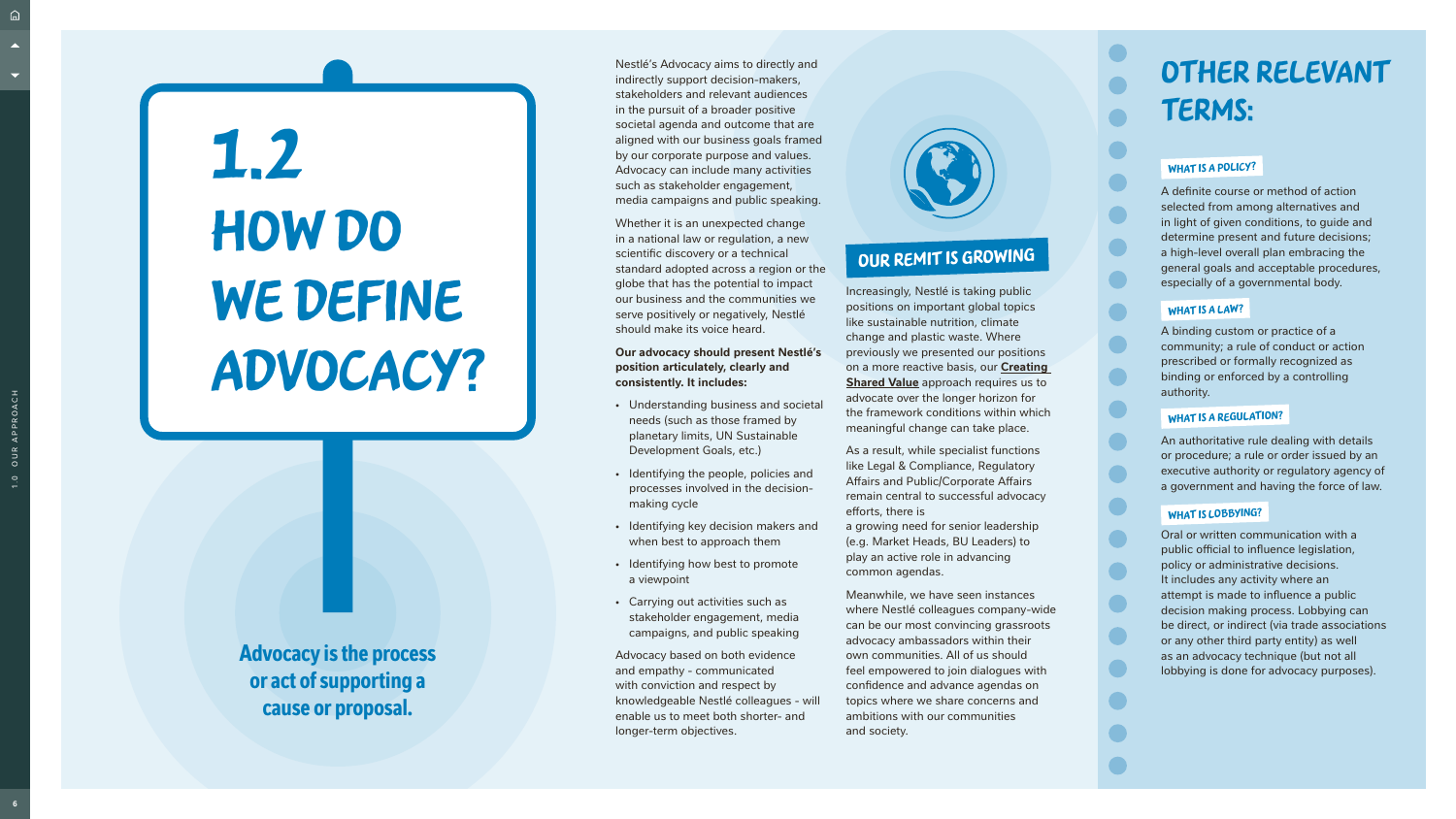<span id="page-6-0"></span> $\hat{\mathbb{D}}$ 

# 1.3 Our advocacy areas of expertise

### **Scientific, policy, legal and regulatory advocacy are often combined for successful outcomes.**

Advocacy is not an empirical science. It is enhanced and often enabled by scientific and other expert evidence, aligned with our business objectives and governed by our established **[policies, principles and guidelines](#page-1-0)** .

When: When common/diverging agendas are identified on policies

**How:** Can be direct engagement at ministerial level or senior officials/KOLS advising ministers; includes advocacy with peers and supply chain

Who: Corporate Communication and Public Affairs (Center, BU, Zone, Market) leads, and may need senior management involvement

# **When:** When common scientific/ are identified **How:** Direct engagement

Our four main areas of advocacy expertise in markets, businesses and at corporate level are summarized adjacent. **None of these areas is mutually exclusive**. As we will see in the following chapters, a combination of techniques and people will often be needed to achieve success.

Who: Nestlé R&D coordinates discussion supported by

> Business **OBJECTIVES**

 $\left(\begin{matrix} 0 \\ 0 \end{matrix}\right)$ SA Policy Scientific advocacy advocacy

> V **REGULATORY** advocacy

# THE EXCHANGE OF scientific evidence

# THE EXCHANGE OF expert legal opinion

**When:** When a (draft) law is published **How:** Usually Nestlé's Legal expert engages with the policy drafting team/ regulatory authority **Who:** Led by Nestlé Legal & **Compliance** 

# THE EXCHANGE OF SCIENTIFIC / technical evidence

**When:** When (draft) regulations are published/anticipated on technical laws and regulations required for products to be sold in the markets. **How:** Usually engagement between our regulatory experts and external regulatory experts Who: Led by Nestlé Regulatory

technical research areas

between scientists/experts on evidenced-based and peer-reviewed science (publications/conferences)

topic experts

and Scientific Affairs



Legal advocacy

 $\sum_{i=1}^{n}$ 

# Exchange around Case for good / creating shared value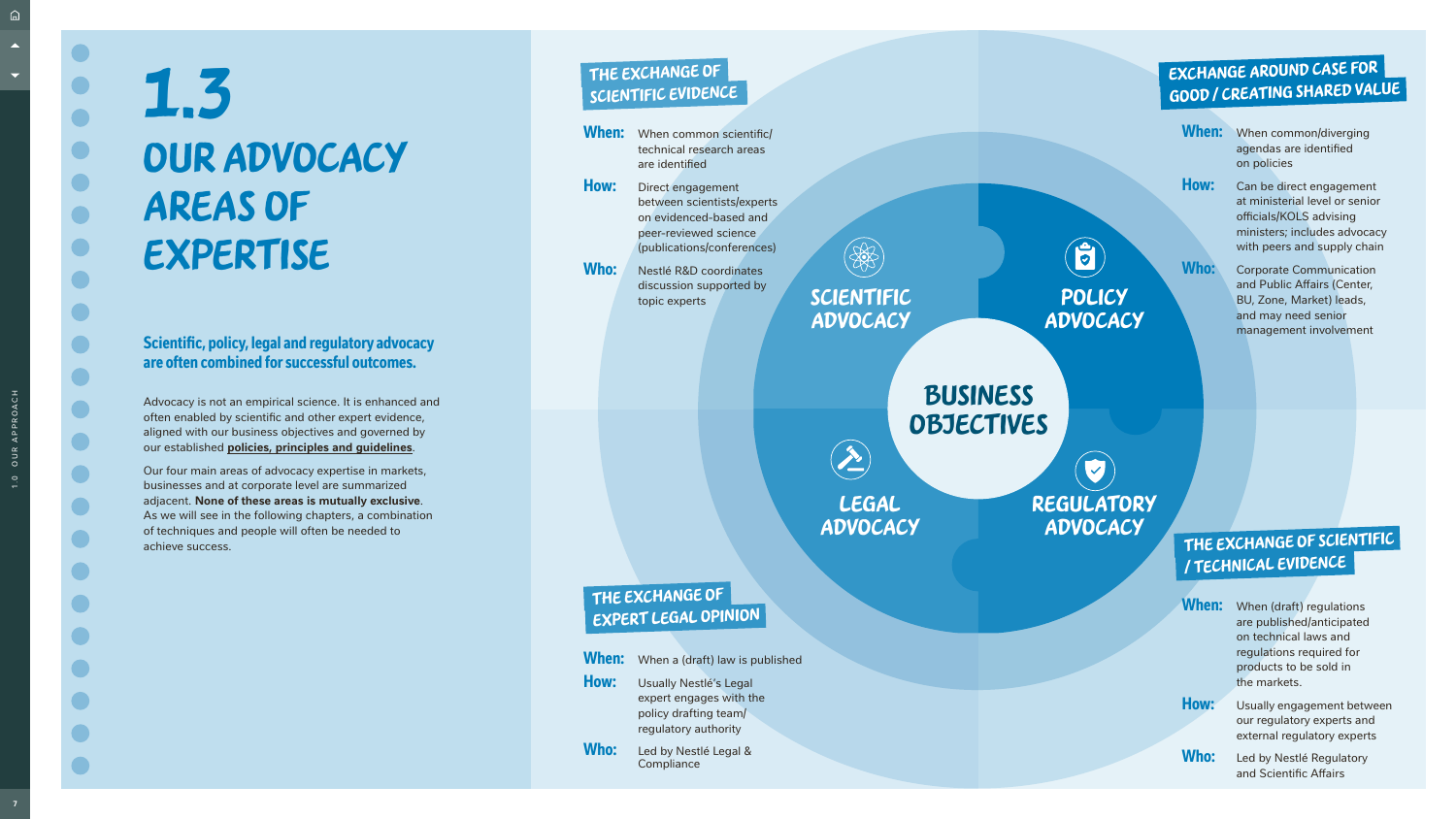Deciding how quickly to apply an advocacy format, or a combined advocacy format, will depend on many factors. Context is essential, including who the main audience is, when best to reach its members and the topic's importance.

The framework on this page provides a fluid overview in terms of our scope and timings. It divides our advocacy into three approaches – reactive, responsive and proactive – and engages with stakeholders at many different

**Remember:** A successful advocacy program cannot be separated from systematic stakeholder engagement. We can achieve this by:*<sup>1</sup>*

touchpoints throughout the advocacy period. For example, an urgent issue presents an opportunity for a highly reactive approach, while draft regulatory texts can remain unfinalized for several years and could benefit from a longer time horizon.

# SCOPE AND TIMINGS FOR ENGAGEMENT 1.4

• Focusing on issues material to the organization and/or its stakeholders

<span id="page-7-0"></span> $\Omega$ 

 $\blacktriangle$ 

- Creating opportunities for dialogue
- Adding value to both the organization and its stakeholders
- Being flexible and responsive
- Pursuing and monitoring methodically over time, rather than when a specific issue arises.

**Stakeholder engagement is the process used by an organization to engage relevant stakeholders for a clear purpose to achieve agreed outcomes.**

**REACTIVE** 

*1 AA1000 Stakeholder Engagement Standard 2015. Retrieved from www.accountability.org/standards/*

**6 months**

**0 months**

### Responsive

Mitigates present/imminent challenge (IRT heat map)







Anticipates/responds to identified issue or opportunity with business impact



 $\overline{\bullet}$ 



## **PROACTIVE**

Creates enabling environments for societal change linked to **[Case for Good](#page-4-0)** narrative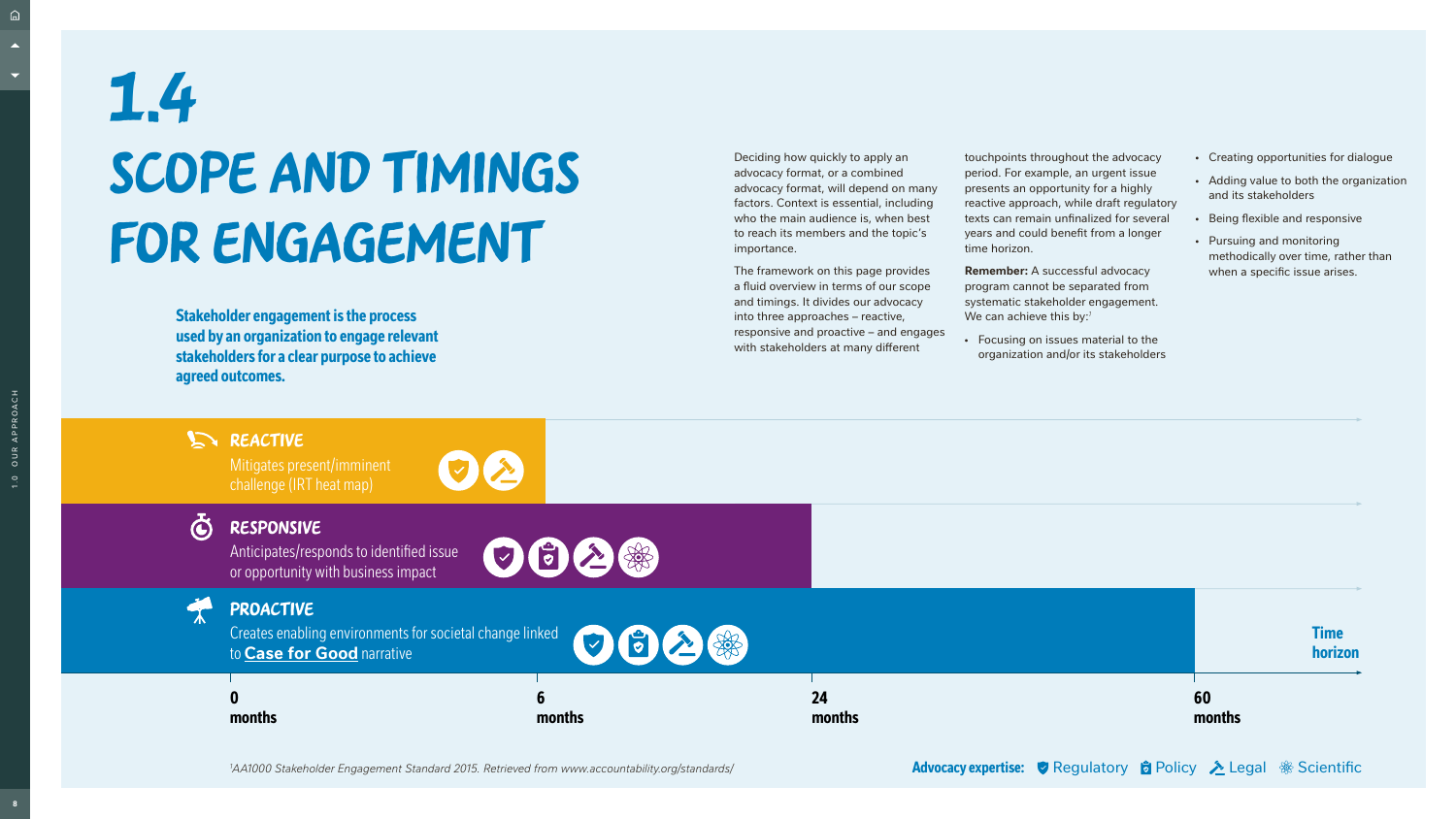**2.1** [Our advocacy structure](#page-9-0) **10**

**2.2** [Market Advocacy Committee](#page-10-0) **11**

**2.3** [Zone and Businesses Advocacy Committees](#page-11-0) **12**

**2.4** [At Global level](#page-12-0) **13**

# <span id="page-8-0"></span>Responsibilities

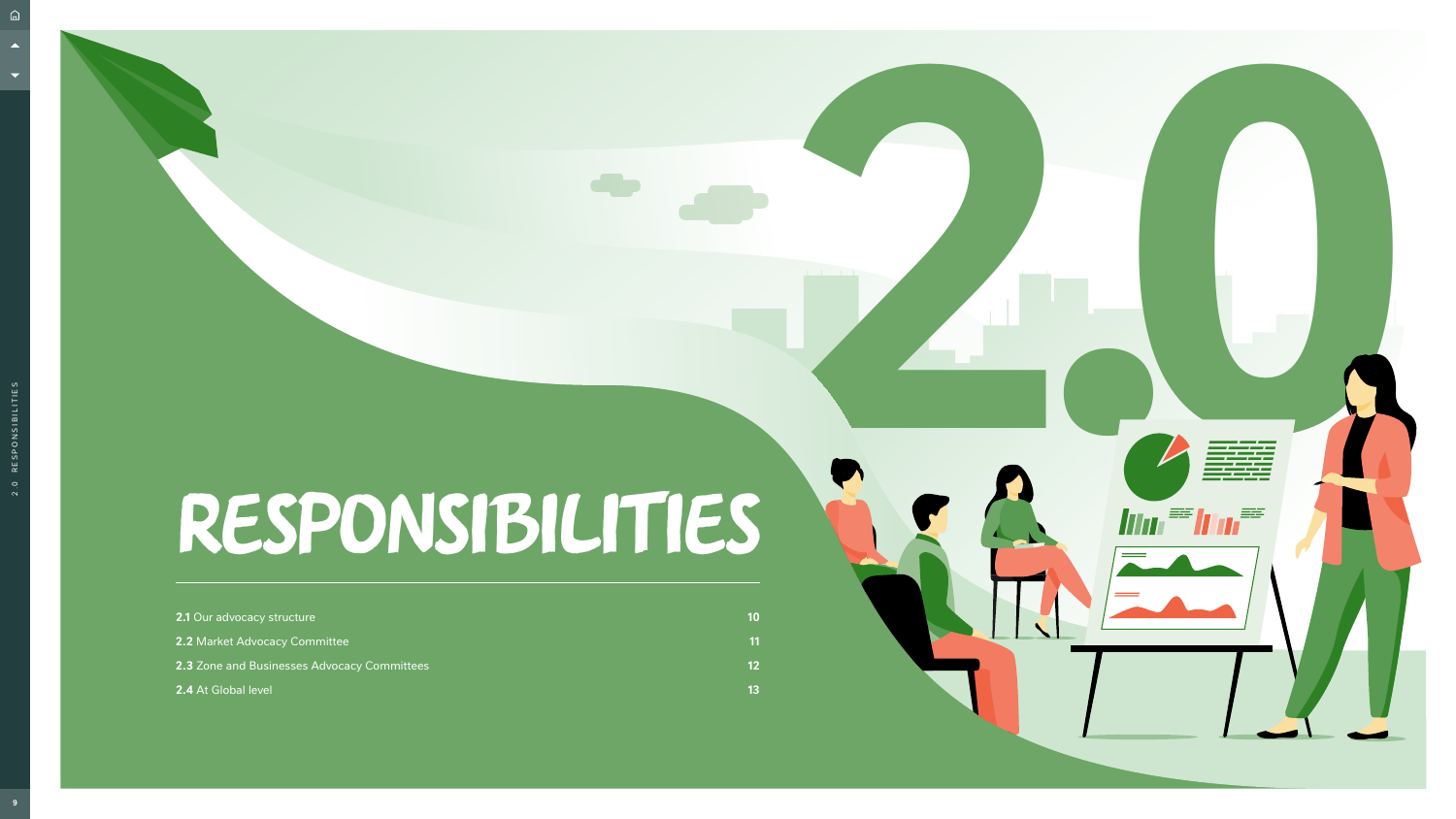# <span id="page-9-0"></span>2.1 OUR ADVOCACY STRUCTURE

Globally, the Advocacy Coordination Group (ACG) coordinates and provides strategic guidance on all advocacy strategies devised by the Core Theme Groups (CTGs). A monthly Issues Round Table (IRT) proposes topics that require a responsive advocacy approach on a systematic basis.

Zones and Businesses Advocacy Committees are the link between the Global structures and markets.

Markets carry out the systematic management of their advocacy strategies and are best placed to determine their appropriate governance structure.

Where relevant, markets contribute via their Zone Advocacy Committee to bring information to the ACG.

However, if a topic is especially prevalent in a specific market or could have significant business or reputational impacts, the zone lead may invite a market expert to provide context or perspective.

### Global

# Zone

# Market





2.0 RESPONSIBILITIES

2.0 RESPONSIBILITIES

 $\sum$  Reactive  $\ddot{\Phi}$  Responsive  $\ddot{\chi}$  Proactive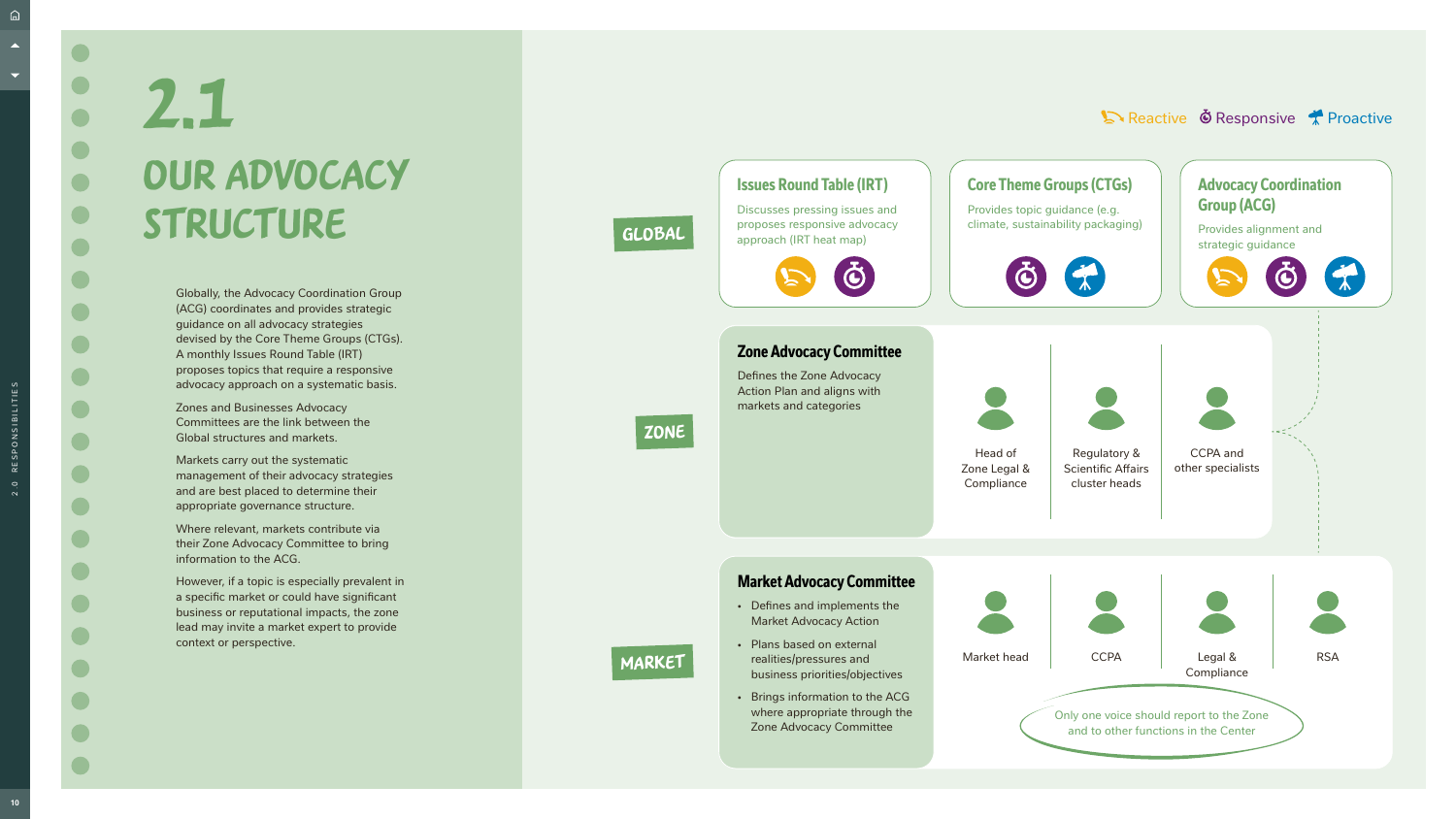# Market Advocacy COMMITTEE 2.2

**Many markets will have a dedicated Advocacy Committee. This group defines and implements Market Advocacy Action Plans based on external realities/pressures and business priorities and objectives.** 

Following best practice, the committee should:

- Appoint the lead of the Advocacy Committee in the Market
- Designate the functions that should have a permanent and mandatory participation
- Coordinate efforts between different business units around shared policy or regulatory risks or opportunities, especially those targeting the same stakeholder.

#### **Frequency of the meetings**

Once a month, with periodic reviews with the full Mancom

(In some markets, it may make more sense to discuss and progress advocacy topics as a distinct section of the regular Issues Round Table meeting, given that the participants of both groups are frequently the same)

<span id="page-10-0"></span> $\bigcap$ 

 $\blacktriangle$ 

#### **Attendees**

- Chaired by the market head or other senior leader
- Core membership is typically composed of CCPA, Legal & Compliance, Regulatory and Scientific Affairs
- Key business or other functions can be permanent or ad hoc members (for example Nutrition BU for WHO Code-related topics, or the Sustainability Champion)

#### **Informed by**

The Zone Advocacy Action Plan approved by the Zone Advocacy Committee and supplementing these topics on a needs basis with market-specific ones



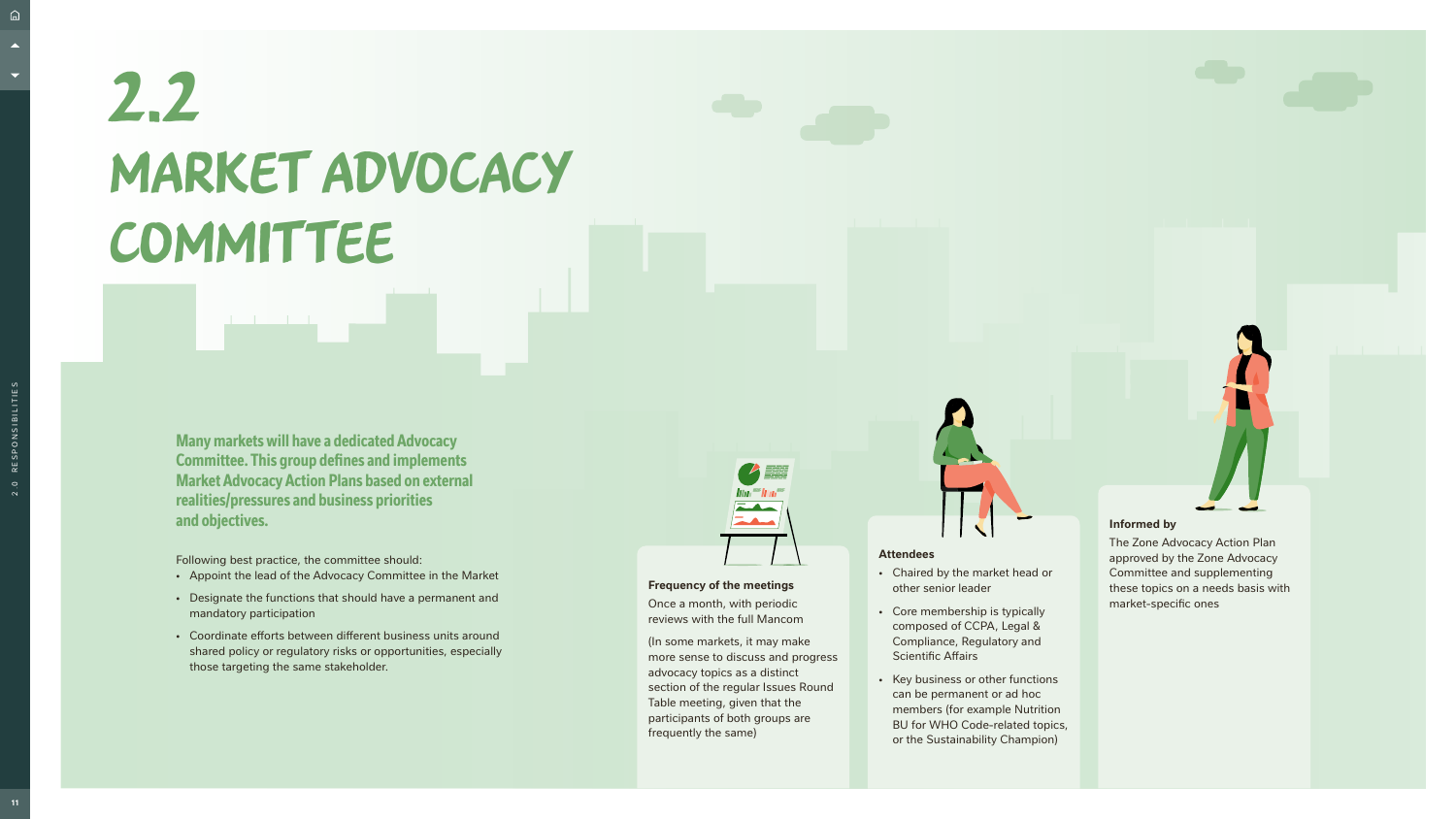| <b>Zone Europe</b>                                                                                                                                                                                                                                                                                                                                                             | <b>Zone AOA</b>                                                                                                                                                                                                                                                                                                                                                           |
|--------------------------------------------------------------------------------------------------------------------------------------------------------------------------------------------------------------------------------------------------------------------------------------------------------------------------------------------------------------------------------|---------------------------------------------------------------------------------------------------------------------------------------------------------------------------------------------------------------------------------------------------------------------------------------------------------------------------------------------------------------------------|
| In Zone Europe, a category approach is adopted.<br>Advocacy in an RMB such as <i>Purina</i> is managed at<br>regional level and coordinated for Industry affairs/<br>association topics across regions.<br>In this example, Nestlé supports and inputs; Purina leads<br>and manages the Petcare-related stakeholders directly<br>and in collaboration with the Brussels teams. | In Zone AOA, the purpose of the Zone and Businesses<br>Advocacy Committees is to enable markets to shape<br>a supportive external framework through regulatory,<br>scientific or legislative advocacy that allows us to fulfil our<br>business objectives.<br>The Zone and Businesses Advocacy Committees has<br>three priorities, each sub-divided in different streams. |
| • The Brussels CCPA team convenes the Advocacy<br>Committee<br>• The Advocacy Committee includes Functional<br>contact points for Europe (NHW, Legal & Compliance,<br>Operations, Public/Industrial Affairs and RSA)                                                                                                                                                           | • Zone Advocacy Committee is led by the Head of<br>Zone Legal & Compliance<br>Includes the Zone Heads of CCPA and the CT RSA<br>$\bullet$<br>Cluster Heads covering the regions<br>• Specialists from within the Zone CCPA, Legal &<br>Compliance, NHW and RSA teams are designated as<br>focal points on the priorities                                                  |
| Quarterly<br>Meetings are complemented by regular Corporate<br>Communications and ESG engagement workshops<br>(bringing together all corporate communications)<br>networks) and Corporate Communications leadership<br>team meetings (bringing together heads of corporate<br>communications from Nestlé Waters, NPPE and selected<br>Z-Europe Markets)                        | Three to four times a year<br>And in the interim uses online platforms in Teams,<br><b>SharePoint and Workplace</b><br>The broader advocacy community that is convened<br>includes CCPA, Legal & Compliance and RSA leads from<br>the markets                                                                                                                             |



<span id="page-11-0"></span> $\blacktriangle$ 

 $\blacktriangledown$ 

Approach

Attendees

Zone and Businesses Advocacy **COMMITTEES** 2.3

Two examples of zone advocacy structure:

**Zone and Businesses Advocacy Committees are the link between the market and Global structures.**

Typically, they define their priorities at Zone or Business level and align those with markets and categories. The tools and formats they use will depend on their context.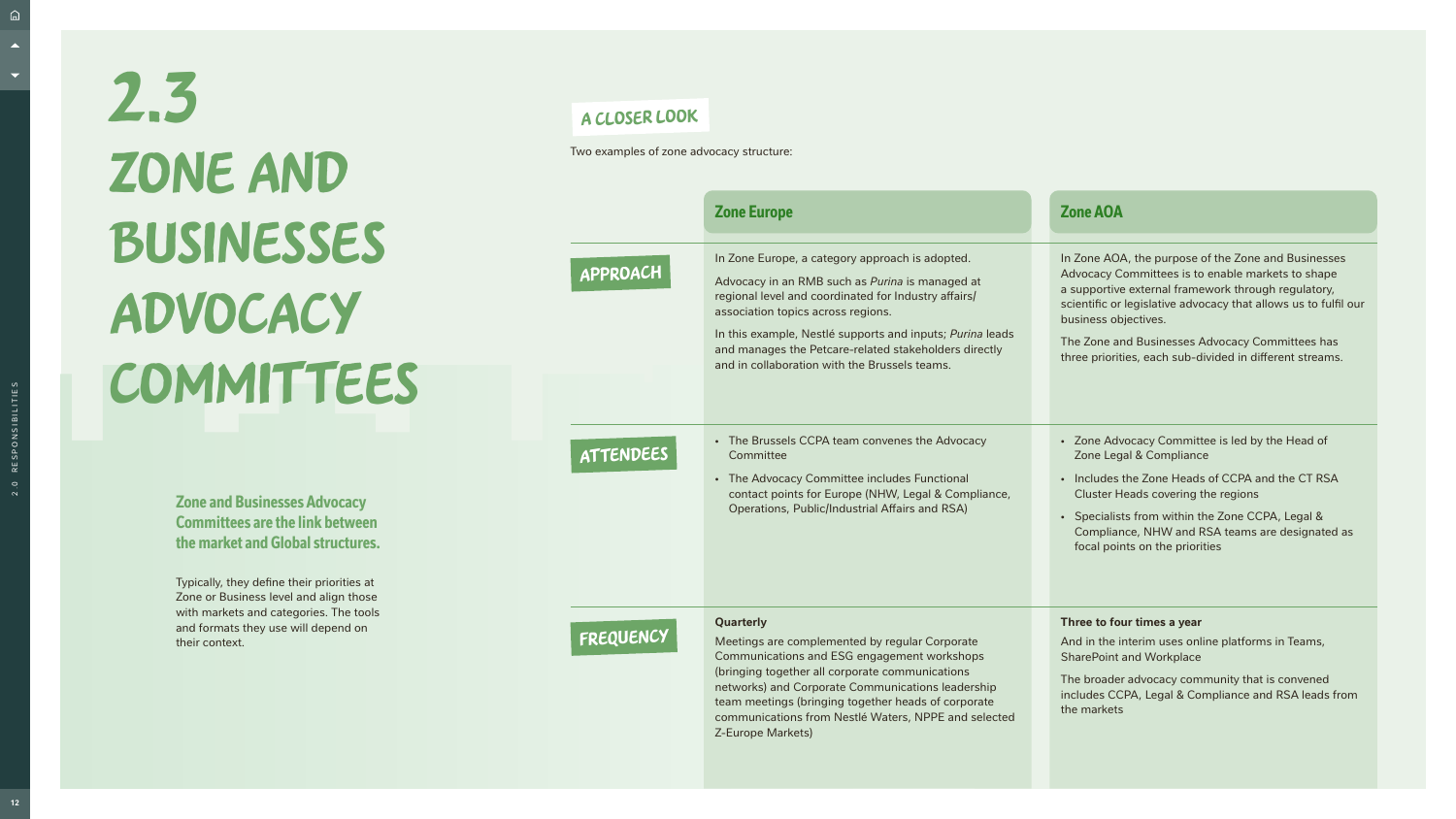## Issues Round Table (IRT)



The monthly global IRT discusses pressing issues and proposes topics that require a responsive advocacy approach on a systematic basis.

#### **Key role**

Short- to medium-term response coordination

#### **Responsibilities**

Responds to issues

Short-term reactive advocacy

Medium-term reactive/ responsive advocacy

Agrees to list of "standing topics" and reviewed/revised regularly

# Advocacy **COORDINATION GROUP**

#### **Attendees**

# Core Theme **GROUPS**

Sponsor: COO/Head Group Legal & Compliance

Chair: CCPA

Curator: CCPA

Core members: R&D, COQM, CCPA, RSA, Procurement, BNHW, IT, Legal & Compliance, Security, HR, BUs/GMBs, ZAC leads, key markets (US)

Ad hoc members: Topic specialists

#### **Meeting frequency**

Monthly

#### **Informed by**

IRT heat map



### $\mathbb{R}$  Reactive  $\Phi$  Responsive  $\mathbb{R}$  Proactive

"radar"

**Alignment**

| f Core     |  |
|------------|--|
| ates'      |  |
| ships acro |  |

**Strategy (e.g. Sustainable packaging, climate)**

**Topic Thirty** 

# Issues Round Table

**Response coordination**

# At Global level 2.4

#### **Three groups act in coordination.**

## Core Theme Groups (CTGs)



CTGs will deep dive on the topic in question, such as for sustainable packaging and climate, handling both responsive and proactive advocacy.

#### **Key role**

Medium- to long-term theme strategy

#### **Responsibilities**

Medium- to long-term proactive advocacy programs/ stakeholder engagement strategy for themes

Oversees progress of Theme Groups, activ stakeholder relationships across themes

Presents advocacy overview to EB and feedback to Core Theme **Groups** 

Mobilizes zones/markets/ businesses to carry out/report advocacy on theme

Equips top management for advocacy on theme

Equips markets with positions, guidelines, training, etc.

#### **Attendees**

Sponsor: theme owner (EB or not)

Chair: theme owner or appointed representative(s) Curator: Main theme owner

Support: Hub curator (PA)

<span id="page-12-0"></span> $\bigcap$ 

 $\blacktriangle$ 

 $\blacktriangledown$ 

Core members: Relevant Legal & Compliance/RSA/R&D/Policy advocacy experts for theme; ZAC topic expert

Ad hoc members: BUs/GMBs, key markets

#### **Meeting frequency**

Based on need

#### **Informed by**

Relevant post-2020 commitment(s)/theme roadmap

Relevant IRT responsive advocacy output/ZACs

BU- and zone-specific priorities on Theme

Stakeholder engagement with specialist internal/external groups on Theme



# Advocacy Coordination Group (ACG)

Coordination Court Minister

The ACG replaces the Global Advocacy Committee and coordinates and provides strategic guidance on all advocacy strategies devised by the Core Theme Groups and carried out by the zones, markets and businesses.

#### **Key role**

#### Alignment

#### **Responsibilities**

Aligns Core Theme Group agendas

Identifies risks, opportunities, gaps and inconsistencies across Core Theme Groups

Mobilizes resources for new Groups or reconfiguration/ dissolution of existing Groups Shares/coordinates proactively/ systematically (between meetings)

Reviews ACG performance dynamically, adjusts accordingly

| <b>Attendees</b>                                             |
|--------------------------------------------------------------|
| Sponsor: Head Group Legal &<br>Compliance                    |
| Chair: CCPA                                                  |
| <b>Curator: CCPA (Advocacy Hub)</b>                          |
| Core members: Core Theme<br>Group leads, ZAC leads, relevant |

Legal & Compliance/RSA/R&D/ Policy advocacy experts Ad hoc members: select BUs,

commitment leads/experts

#### **Meeting frequency**

Quarterly and once per year EB + interim online

# $\begin{picture}(130,10) \put(0,0){\line(1,0){15}} \put(15,0){\line(1,0){15}} \put(15,0){\line(1,0){15}} \put(15,0){\line(1,0){15}} \put(15,0){\line(1,0){15}} \put(15,0){\line(1,0){15}} \put(15,0){\line(1,0){15}} \put(15,0){\line(1,0){15}} \put(15,0){\line(1,0){15}} \put(15,0){\line(1,0){15}} \put(15,0){\line(1,0){15}} \put(15,0){\line($

#### **Informed by**

IRT and Core Theme Groups

Post-2020 commitments

External intelligence

Materiality analyses

Stakeholder convenings

CSV Council

Other advisory groups/KOL labs

ESG and Sustainability Council

**13**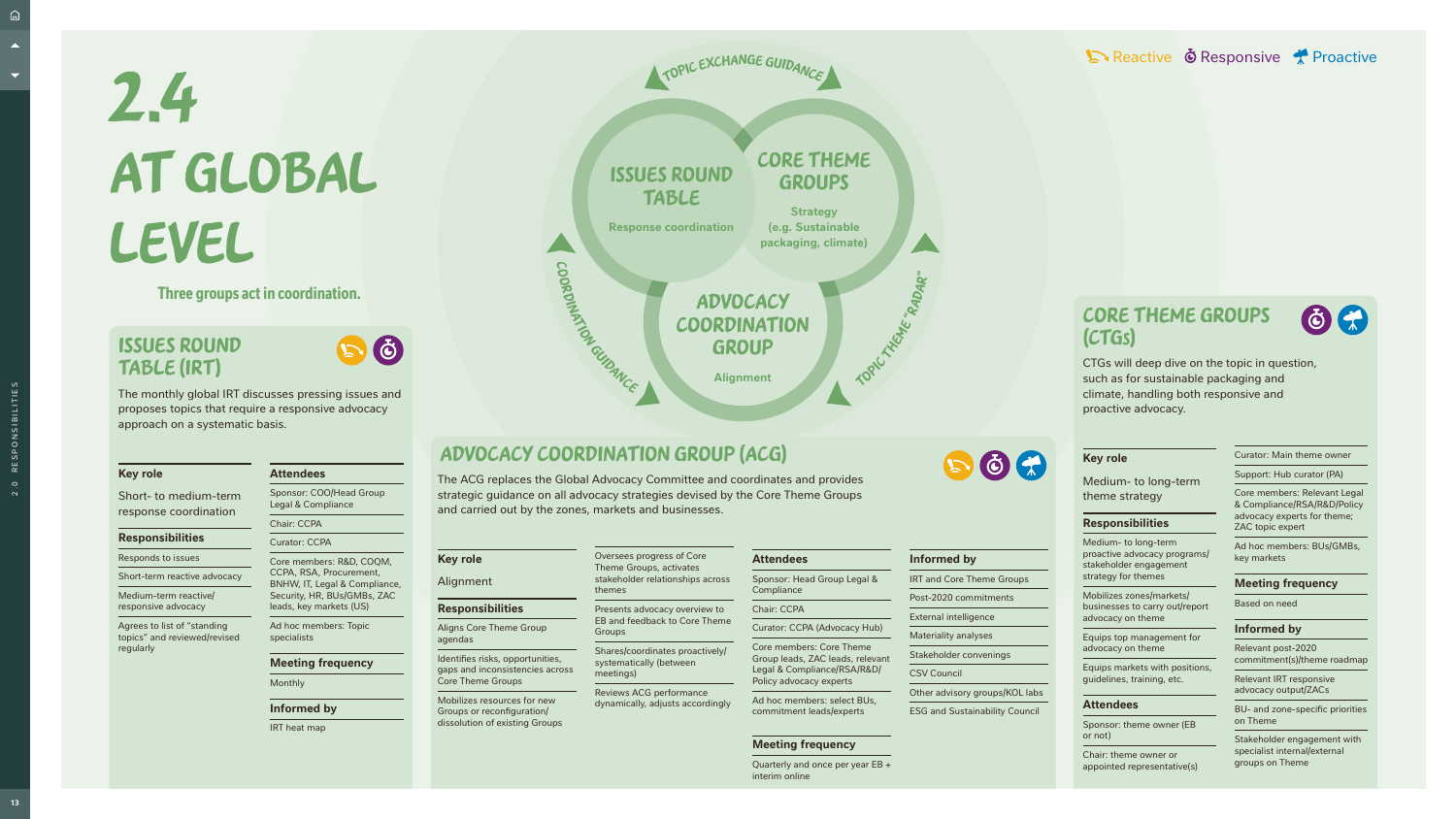- **3.1** [How do we identify advocacy priorities?](#page-14-0) **15**
- **3.2** [A closer look: materiality and priorities](#page-15-0) **16**
- **3.3** [How realistic is it to achieve success?](#page-16-0) **17**
- **3.4** [How do we gain support behind our positions?](#page-17-0) **18**
- **3.5** [How do we take stakeholders with us on the journey?](#page-18-0) **19**

<span id="page-13-0"></span> $\blacktriangle$ 

# FRAMING your strategy

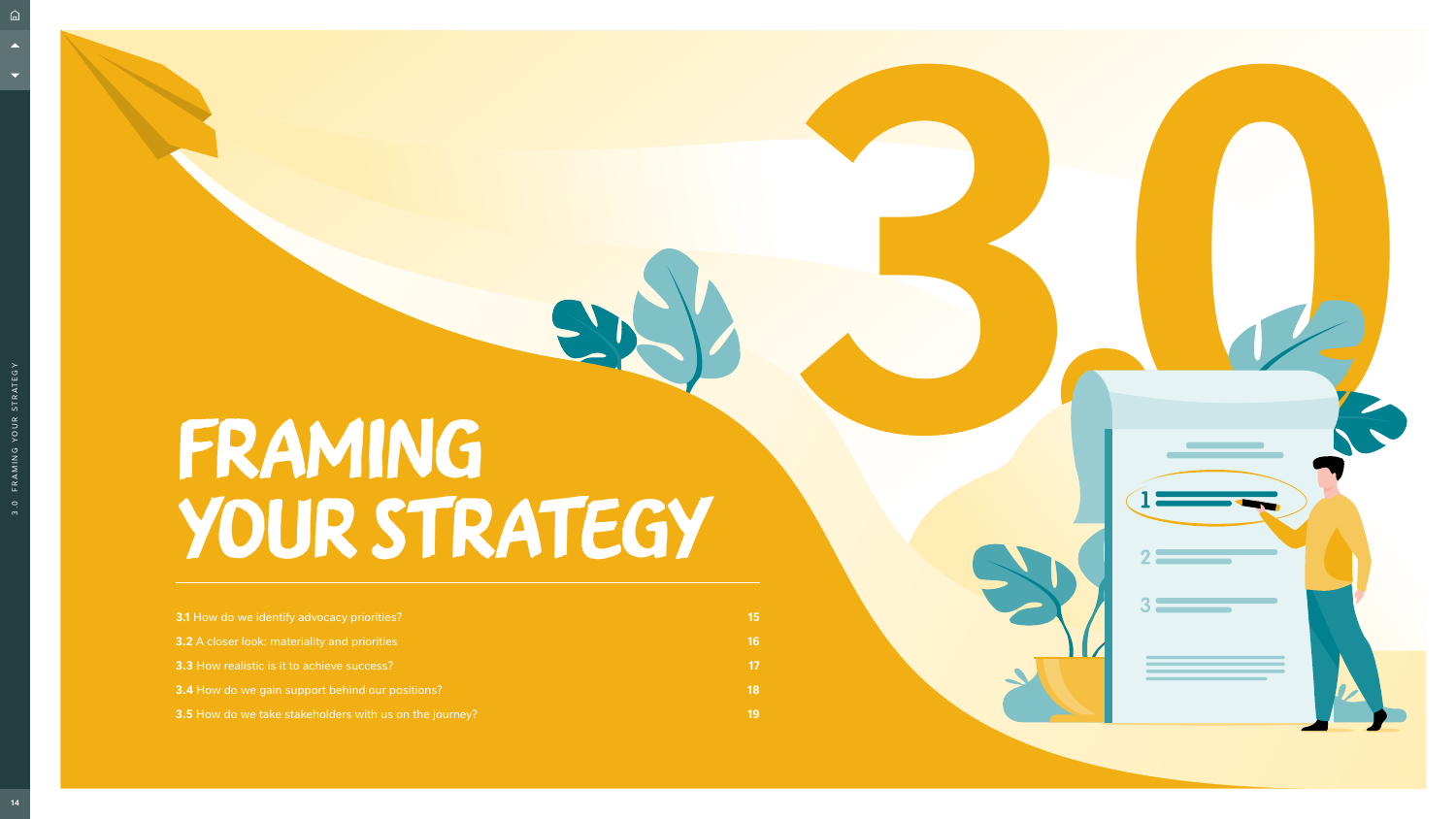<span id="page-14-0"></span> $\hat{\mathbb{D}}$ 

# HOW DO WE IDENTIFY advocacy priorities? 3.1

#### **The right issues**

Many markets share the Center's practice of using a materiality analysis and/or a heat map to track key emerging issues relevant to them.

#### The **[Market Advocacy Committees](#page-10-0)**

(or equivalent body) should use the lens of this analysis as well as the market business strategy to come up with its priorities.

#### The **[Zone Advocacy Committees](#page-11-0)**

typically aggregate priority advocacy topics that are recurrent across the

- markets in their territory. They are aligned with the **Zone Strategic Roadmap** and identified **global priorities**.
- Their conclusions may also be represented as priorities.

#### **The right alignment**

# **GUIDING** principles for your Advocacy Roadmap

A critical element is alignment between the Group and the market position. This is especially necessary in the case of sensitive topics like deforestation in the Amazon or South-East Asia.

#### **The right strategy**

Markets should evaluate the best way to engage and advocate, which could be through a hybrid approach, combining participation in industry associations with direct interaction, or joint representation with a group of companies. Your focus should preferably be on developing a long-term strategy, based on proactive advocacy, and validated once a year.





**Global Markets, Zones and Business Units have a set of priorities that should align as much as possible. However, not all priorities are applicable to all markets. The following guidance is meant to help you focus on what matters to create an effective Advocacy Roadmap.**

3 . 0 F R A M I N G Y O U R S T R AT E G Y

3.0 FRAMING YOUR STRATEGY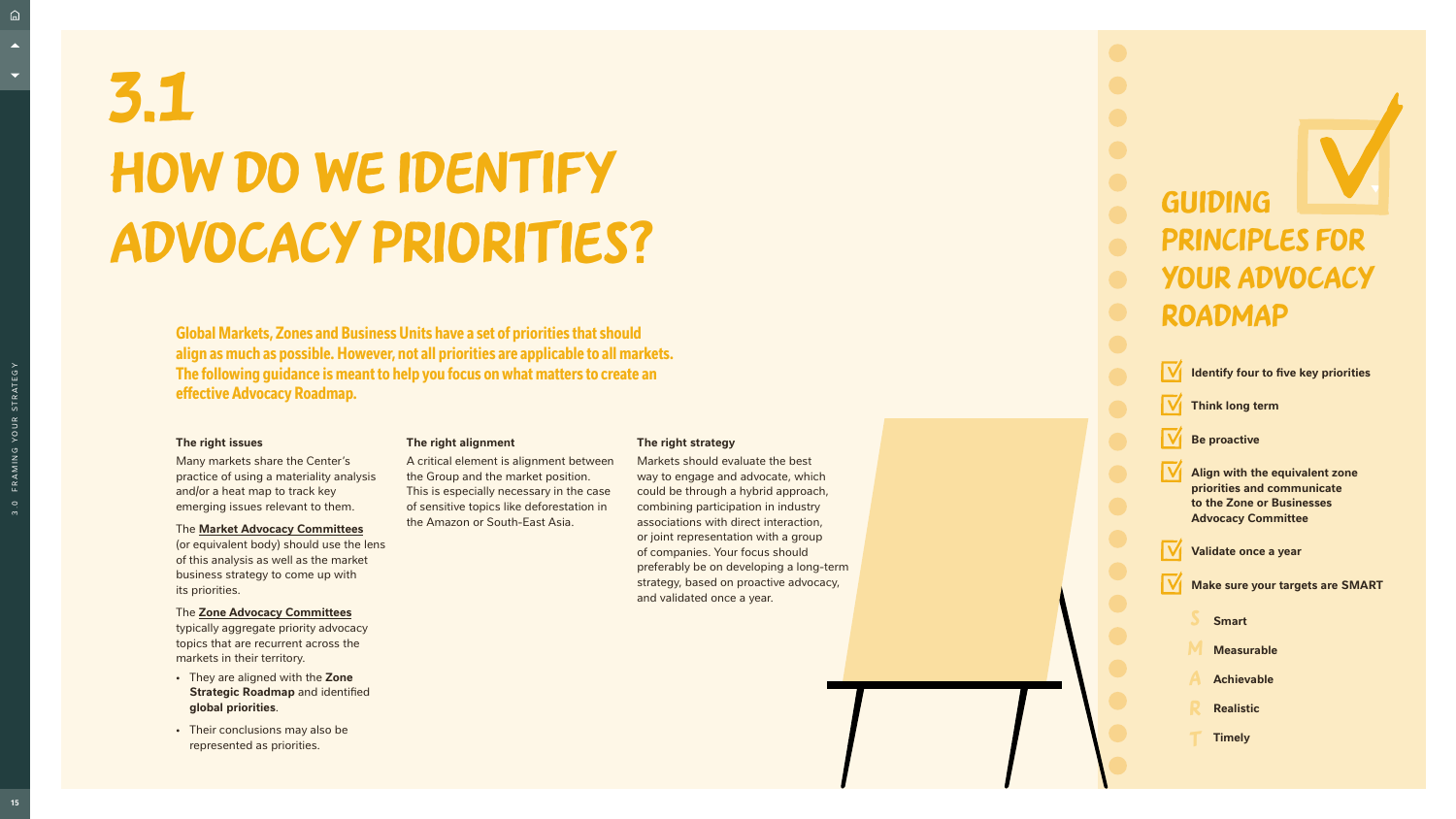### **Our Global materiality matrix**

We tailor our activities based on the results of the assessment, aiming to address those issues identified as being most material to our business. These issues should not be viewed in isolation – they are increasingly interconnected and can often impact each other. That is why we are moving more toward a more integrated, holistic approach to managing sustainability, developing ambitious goals to advance the health of our planet, drive societal progress and support a sustainable and healthy food system.

The assessment results are plotted on a materiality matrix, with their position relative to the degree of stakeholder interest and potential business impact.

**[Read more](https://www.nestle.com/sustainability/responsible-business/materiality)**

### A Closer Look

# 3.2 Materiality and priorities

<span id="page-15-0"></span> $\bigcap$ 

 $\blacktriangle$ 

 $\blacktriangledown$ 

|            | ● People and pets     | Communities<br>• Planet                                                                                                                                                                                                                            | <b>O</b> Maximizing long-term value                                                                                                                                                                                                           |
|------------|-----------------------|----------------------------------------------------------------------------------------------------------------------------------------------------------------------------------------------------------------------------------------------------|-----------------------------------------------------------------------------------------------------------------------------------------------------------------------------------------------------------------------------------------------|
|            |                       | • Responsible sourcing<br><b>• Human rights</b>                                                                                                                                                                                                    | ● Climate and decarbonization                                                                                                                                                                                                                 |
|            | <b>• Biodiversity</b> | ● Bottled water and water stewardship<br>• Retailer relationships<br>● Geo-political and economic context<br>● Product regulation/taxation<br>• Responsible marketing and brand communication<br><b>• Business ethics</b><br>• Community relations | ● Changing consumer behaviors<br>● Product packaging and plastic<br><b>O</b> Innovative business models<br>• Digital and technology<br>● Competitiveness and productivity<br>• Nutritional value of portfolio<br>● Product quality and safety |
|            | <b>Animal welfare</b> | • Cyber security<br>● Acquisitions and investments<br>• Zero waste<br>• Diversity and inclusivity<br>● Accessible nutrition                                                                                                                        | • Talent attraction and retention                                                                                                                                                                                                             |
|            | ● Pension management  | • Data privacy                                                                                                                                                                                                                                     |                                                                                                                                                                                                                                               |
| Negligible | Moderate              | Significant                                                                                                                                                                                                                                        | Major                                                                                                                                                                                                                                         |



### **Impact on Nestlé's success - internal stakeholders**

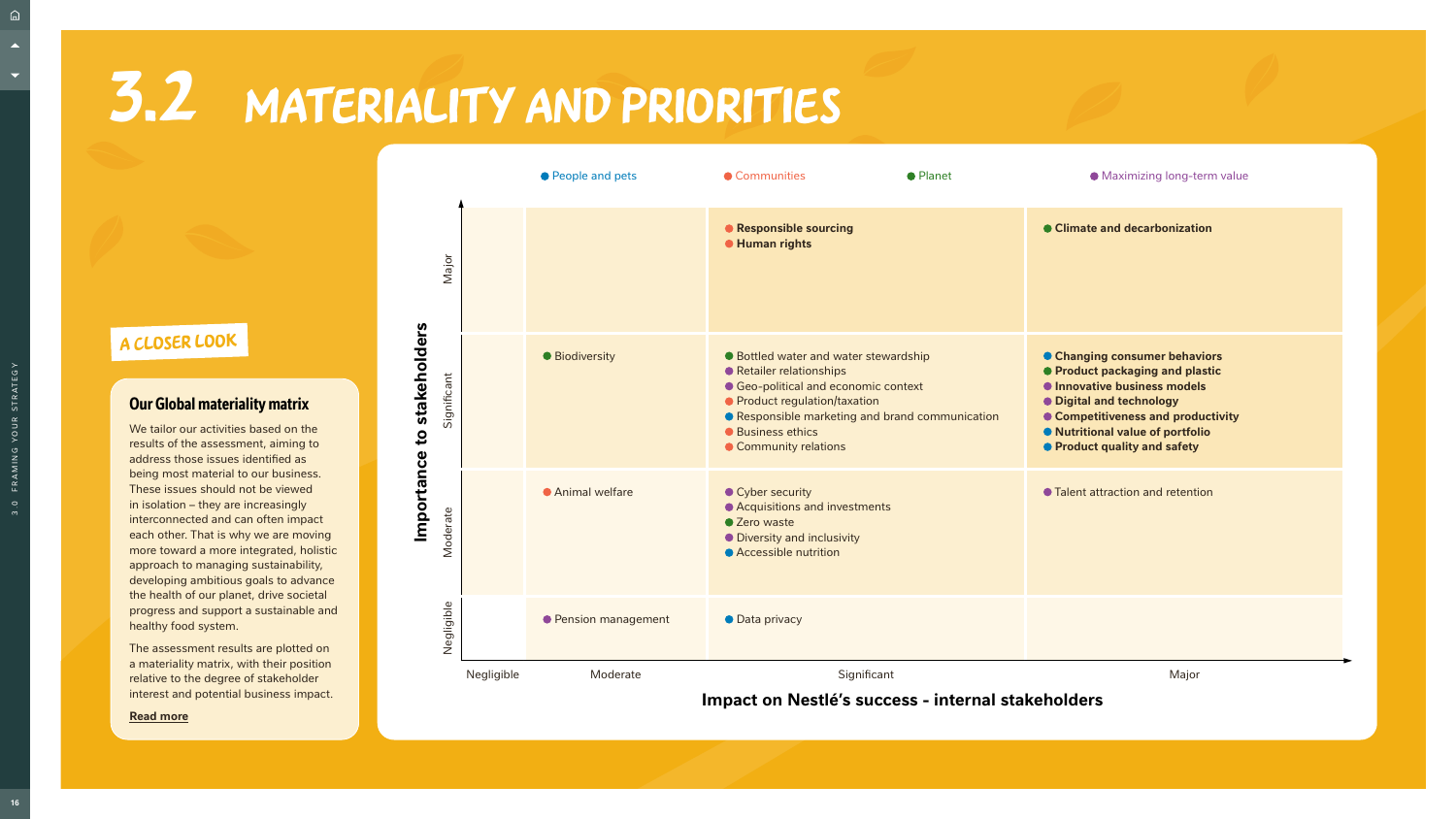Measurable change in the policy environment as identified by business priorities and as a result of advocacy efforts

- What is the policy context in which our business priorities, purpose and external commitments can be achieved to maximize positive societal impact and achieve our business objectives?
- How would the policy environment need to change for this to happen?
- What would a level playing field look like?
- What would change and how, and under what scenario or circumstances? (ideal vs compromise scenarios)

<span id="page-16-0"></span> $\bigcap$  $\blacktriangle$ 

 $\blacktriangledown$ 

A demonstrable leadership role on the topic that resonates with stakeholders and strongly supports our position (at least sufficient to mitigate opposition)

- How aligned is our position/ objectives with those of key stakeholders?
- What is the degree of support we can count on? From peers? From other influencers (e.g. academics)?
- To what extent are we likely to be able to create strong and lasting partnerships with key stakeholders behind a common advocacy position?
- Is there a dissenting position on this topic? By whom and how well is it articulated and supported with evidence?



ABILITY TO DRIVE internal policy and behavior changes  $3 \qquad \qquad 4$ 

#### Measurable CHANGE 1 $1 \hspace{2.5cm} 2$

Ability to drive internal policy and behavior changes in alignment with the advocacy agenda

# A demonstrable LEADERSHIP ROLE

- Especially if there are significant differences between our starting position and that of peers or other stakeholders, to what extent can engagement bring new learnings so that Nestlé is better equipped to reduce gaps between its current performance and stakeholder expectations?
- At which internal forums can these new learnings be presented and discussed?



Clear and transparent communication of key advocacy tools including why and how Nestlé intends to contribute

• What is the extent to which we can articulate an ambitious "Nestlé voice" and position on key societal issues related to the topic, in order to drive Nestlé's objectives and support our Case for Good narrative?



# How realistic is it to achieve success? 3.3

**We need to be very clear about what we are trying to accomplish and define what success looks like.**

When scoping advocacy strategies, it is useful to ask yourself: **is it realistic to achieve one or more of the outcomes outlined on this page?** By thinking through many of the points, it is possible to evaluate your ability to deliver effectively on your advocacy priorities.



Clear and transparent communication of key advocacy topics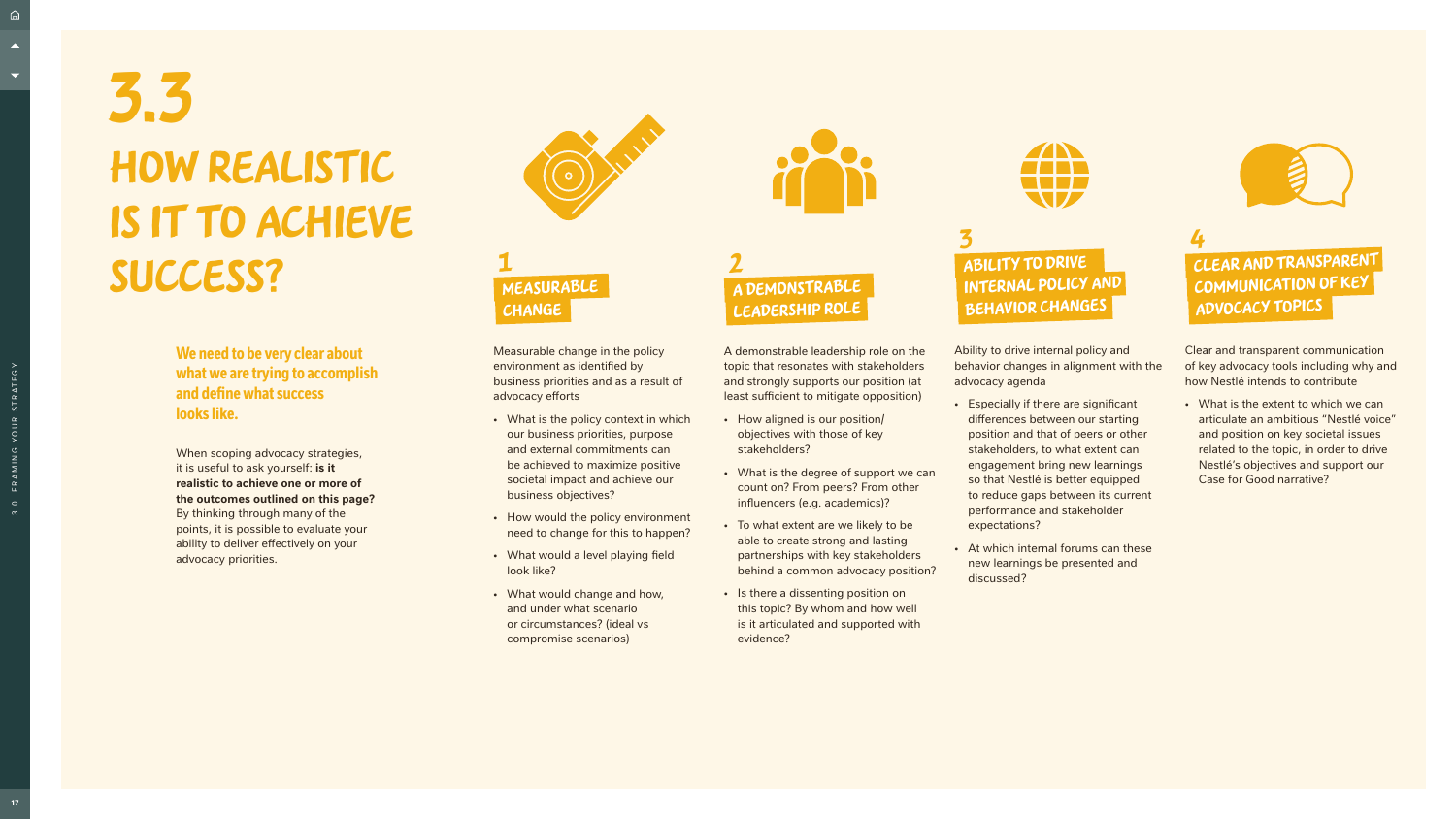Advocacy must be built over years and requires a lot of local commitment, but will often be more effective than ad hoc engagement when a proposal is already under consideration by politicians.

# HOW DO WE GAIN support behind our positions? 3.4

As previously mentioned, different advocacy situations require different time perspectives – **[reactive,](#page-7-0)  [responsive and proactive approaches](#page-7-0)**. In any or all of the situations highlighted on this page, it will always be preferable

to act in concert with peers or other influential stakeholders.

### **Advocacy should not be left to chance or managed on an ad hoc basis.**

Clearly reactive advocacy is likely to be the most appropriate approach. Our Legal & Compliance teams will probably lead the response in most cases, though this may differ from one market or business to the next.

We support government efforts, and only engage with them to implement efficient policy frameworks to improve nutrition and health. We collaborate with WHO, Governments and other intergovernmental health agencies in their efforts to develop regulations to implement health and nutrition measures and on other ESG matters.



A responsive advocacy approach, led by our Regulatory and Scientific Affairs teams with scientific support from our Technical or R&D colleagues.

**Reactive Construction Construction Construction Responsive Responsive Construction Construction Proactive** 

We pursue cooperation with **the peer-reviewed science**. CSOs to promote & support governmental efforts to improve transparency and accountability in relation to lobbying.

This is primarily a proactive advocacy approach and would normally be led by our CCPA teams with support from our technical and scientific community as necessary.

This will need to be engaged appropriately as the government takes office to establish shared agendas and to both prepare for and contribute to policy changes.



We continue to provide constructive and science-based support to government policy efforts to improve nutrition and health. We favor transparent scientific dialogues with all experts from all parties and respect independent,



A (perhaps unexpected) specific issue with a narrow window to influence emergency legislation proposed in its wake...

A legislative or regulatory text on technical laws and regulations required for products to be sold in the markets published in an official gazette - with a known and reliable procedure for consultation, reasonable timelines and high likelihood that science-based evidence will be considered and amendments duly incorporated...

A newly elected government that has published policy promises in its manifesto related to one or more of our key advocacy themes...

Response



<span id="page-17-0"></span> $\hat{\mathbb{D}}$ 

 $\blacktriangle$ 

 $\blacktriangledown$ 

### IF FACED WITH...

We safeguard opportunities for other to lobby, including through not spending disproportionately.

### important principles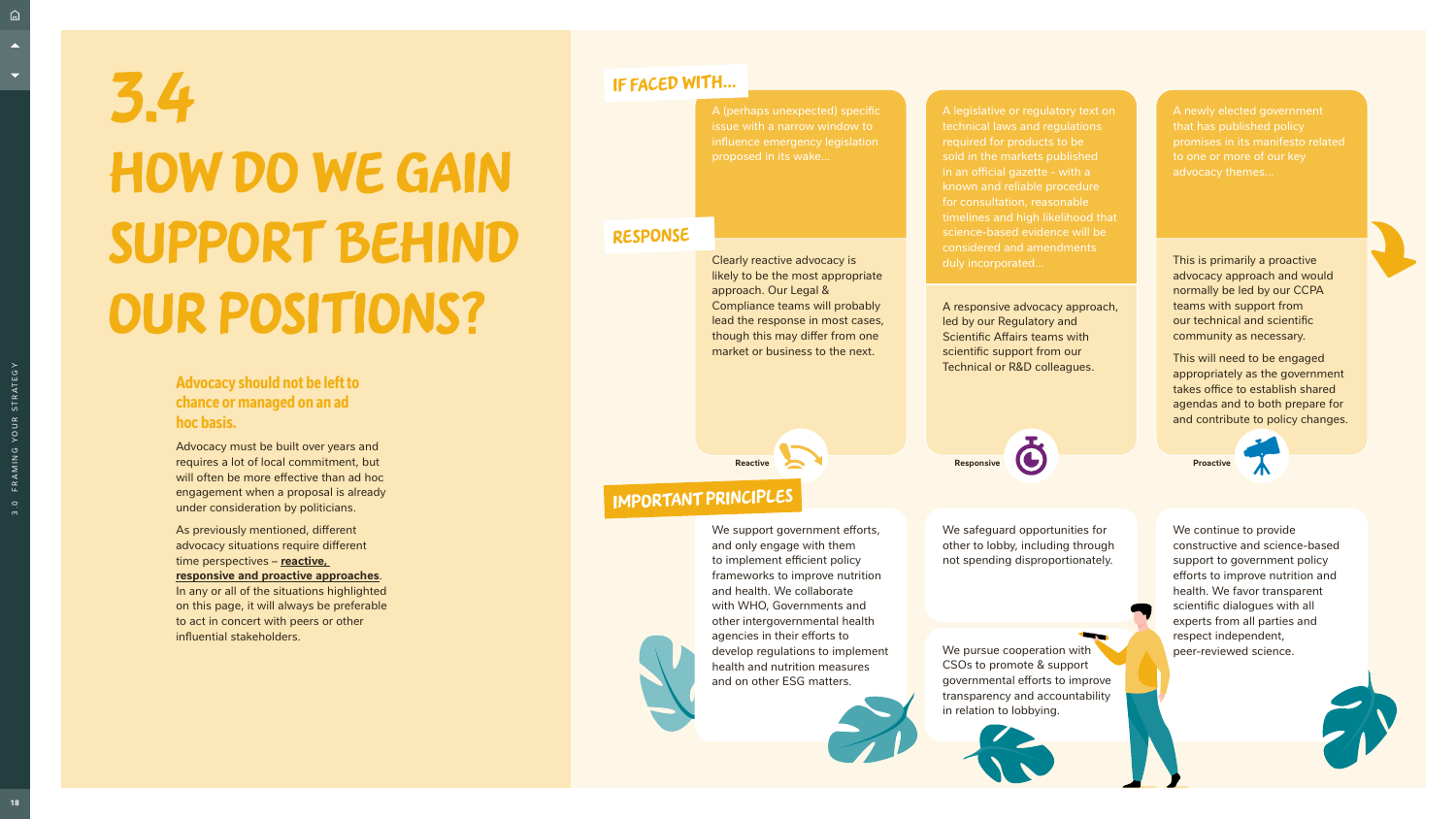# <span id="page-18-0"></span>HOW DO WE TAKE stakeholders with us on the journey? 3.5

### **Engage early, clearly and with others to make ourselves heard.**

#### **Getting ahead of the issues and understand the lay of the land**

**Our legal radar** is an essential tool whilst planning an advocacy strategy. It assists in both tacking our advocacy efforts on existing laws but also monitoring the legal landscape on a country level related to a particular topic. This internal tool developed by the concerted efforts of our legal network across the globe informs the business on potential headwinds and tailwinds in order to guide their strategies. The legal radar is fundamental to draw the legal boundaries at a market and zone

level and in turn help reshape such boundaries where necessary, amongst others, it fulfills the following functions:

- Monitor existing and upcoming laws at state and country level
- Track legislative advocacy efforts on a per topic basis by the respective legal stakeholder in the market/zone
- Inform the business of legal developments and boundaries essential to shape strategies
- Notify and update the business on existing public lawsuits on a topic basis, crucial for product claims assessment
- Monitor and report topic trends
- Track progress systematically
- Anticipate or contribute to regulatory drafts

**Our Regulatory Early Warning Event (REWE)** system is a global database of early warnings (EW) that tracks

regulatory challenges and opportunities by geography and topic. Since its creation in 2014 by CT RSA, virtually no significant regulatory developments have been missed. It is regularly maintained by markets and businesses and reviewed once a month by the IRT.

REWE is a powerful tool for staying on top of regulatory issues that may affect our markets and zones:

- 
- 
- 

• Trends are regularly tracked and reported to RSA, the global advocacy community and senior management

• Progress is methodically tracked (704 active early warnings were reported as of 1st November 22, 2021)

• Alert systems can be enabled for topic managers and local and regional EW owners



### Planning… and being flexible

### Making ourselves clear

• Scientific-backed evidence can be included to support our positions that both enable businesses and protect consumers

Use internal tools to

- Leverage learnings to resolve similar cases
- Marshal systematic responses/inputs to local regulatory drafts and developments
- Find best-in-class scientific evidence to support relevant positions

By creating a comprehensive annual advocacy plan, we can clearly identify the level and type of engagement we will need with public agencies and officials, NGOs, academia and general and specialized media. Our communication platforms are essential to facilitate and support any institutional, legal, regulatory and scientific advocacy streams.

While all strategies should be well defined, changing circumstances may need us to be more flexible. For example, it is important to be pragmatic and recognize when a reactive advocacy strategy and plan may not be enough – and then apply an issue management treatment, which may in turn require a legal strategy.

If an industry or another type of association of which we are a member adopts a position that diverges from our own, or if its proposed strategy does not meet with our standards, we must not be afraid to insist that it be made clear to stakeholders that we have asked to be excluded from the association's position.

When it becomes consistently difficult to reach consensus with association members, we have seen that it is possible to engage either by ourselves or directly with peers who share our position, either on a single issue or on a range of common topics.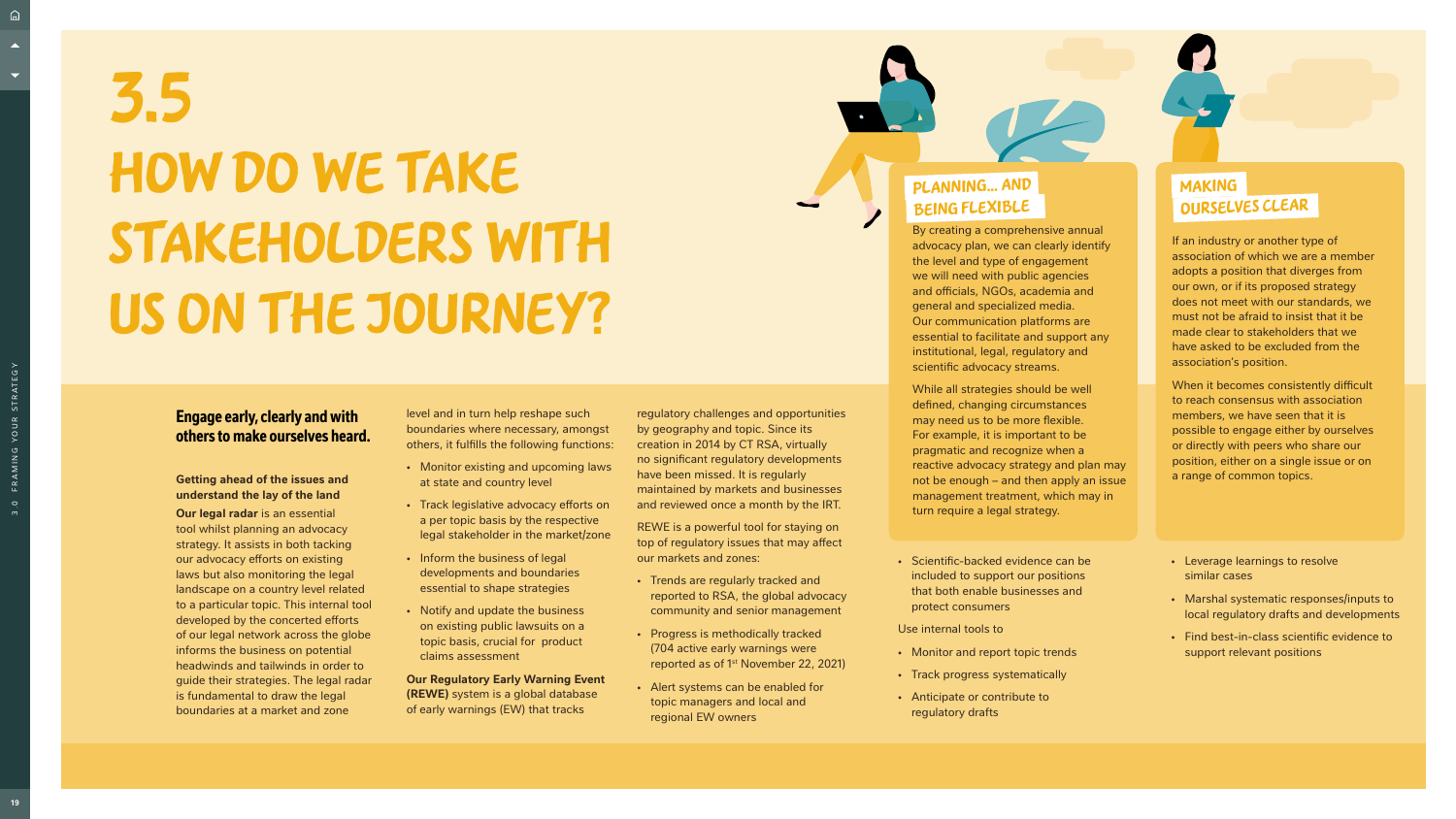$\blacktriangledown$ 

# 3.5

#### **Partnerships and collective action**

Societies globally are facing a range of complex challenges, from rising obesity rates to child labor and climate change. Change will take joint action.

We need to build relationships with partners and like-minded stakeholders in markets around the world to design and deploy sustainable solutions.

#### **Why do we partner with others?**

To deliver a bigger impact. We benefit from engaging with diverse stakeholders. By working together, we maximize what can be achieved. These stakeholders include multilateral agencies, international organizations, governments, academia, non-governmental organizations and industry bodies.

In addition, we safeguard opportunities for others to lobby, including by not spending disproportionately.

It is critical to align other companies behind our position by chairing or participating in the relevant working groups of industry associations. By doing so, we take on the leadership position expected of us on advocacy initiatives, while executing with other companies or industry associations.

We pursue cooperation with CSOs to promote and support governmental efforts to improve transparency and accountability in relation to lobbying.



#### **Coalition building**

A strong and aligned industry association, with members sharing the same goals and principles, is likely to be more effective in advocacy than individual efforts. When an advocacy program can be allied to the agendas of influential civil society partners – for example, academics or a relevant professional institution (such as a Nutrition Society in the context of NHW topics) – the potential for a successful outcome significantly increases.

## Working collectively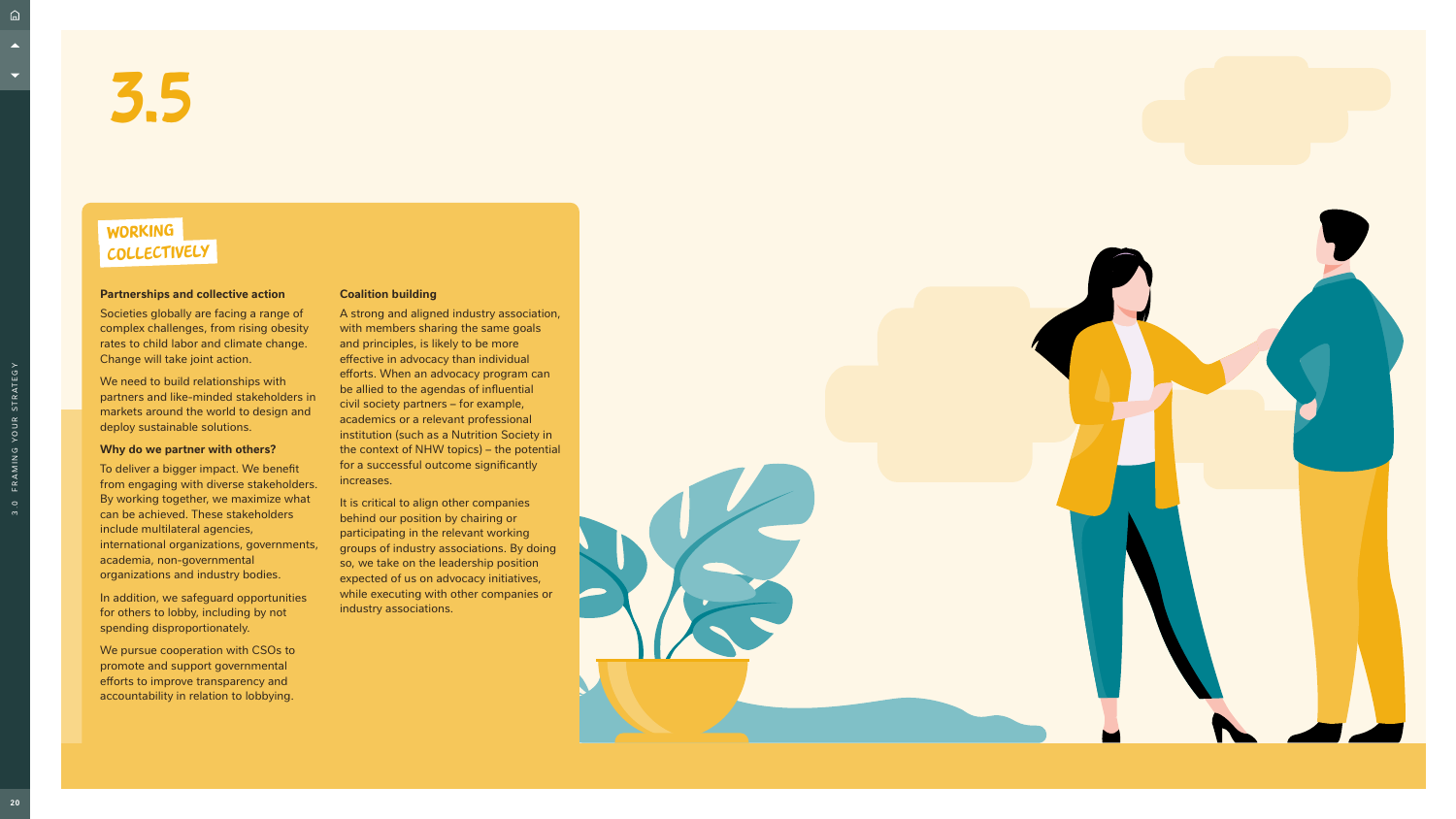# Planning your ENGAGEMENT

- **4.2** [Tracking your progress](#page-22-0) **23**
- **4.3** [Empowering one another](#page-23-0) **24**

<span id="page-20-0"></span>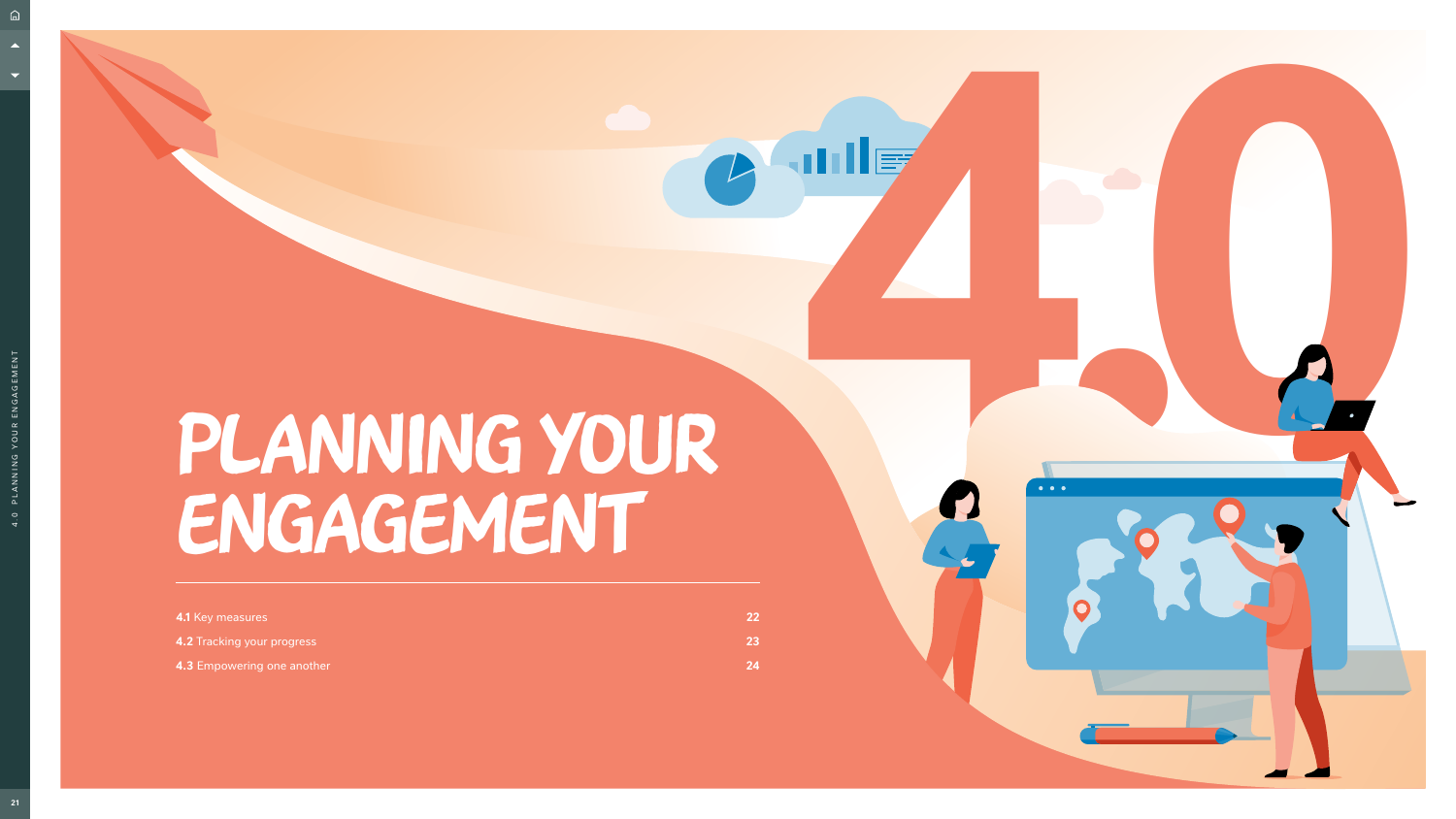<span id="page-21-0"></span> $\blacktriangledown$ 

# 4.1 Key measures

**Our communication platforms are essential to facilitate and support the institutional, legal, regulatory and scientific advocacy streams of our advocacy strategy.**

Adjacent are some examples to build your toolkit.

# ACTIVITI

**Policy monito** 

**Visiting key policy** 

| IES            | <b>EVENTS</b>                       | PROJECTS                                                                                                  |  |  |
|----------------|-------------------------------------|-----------------------------------------------------------------------------------------------------------|--|--|
|                |                                     |                                                                                                           |  |  |
| <b>pring</b>   | <b>Industry associations</b>        | <b>E.g. with public agencies</b><br>and officials, NGOs,<br>academia and general and<br>specialized media |  |  |
| <b>ymakers</b> | <b>Workshops</b><br><b>Webinars</b> |                                                                                                           |  |  |

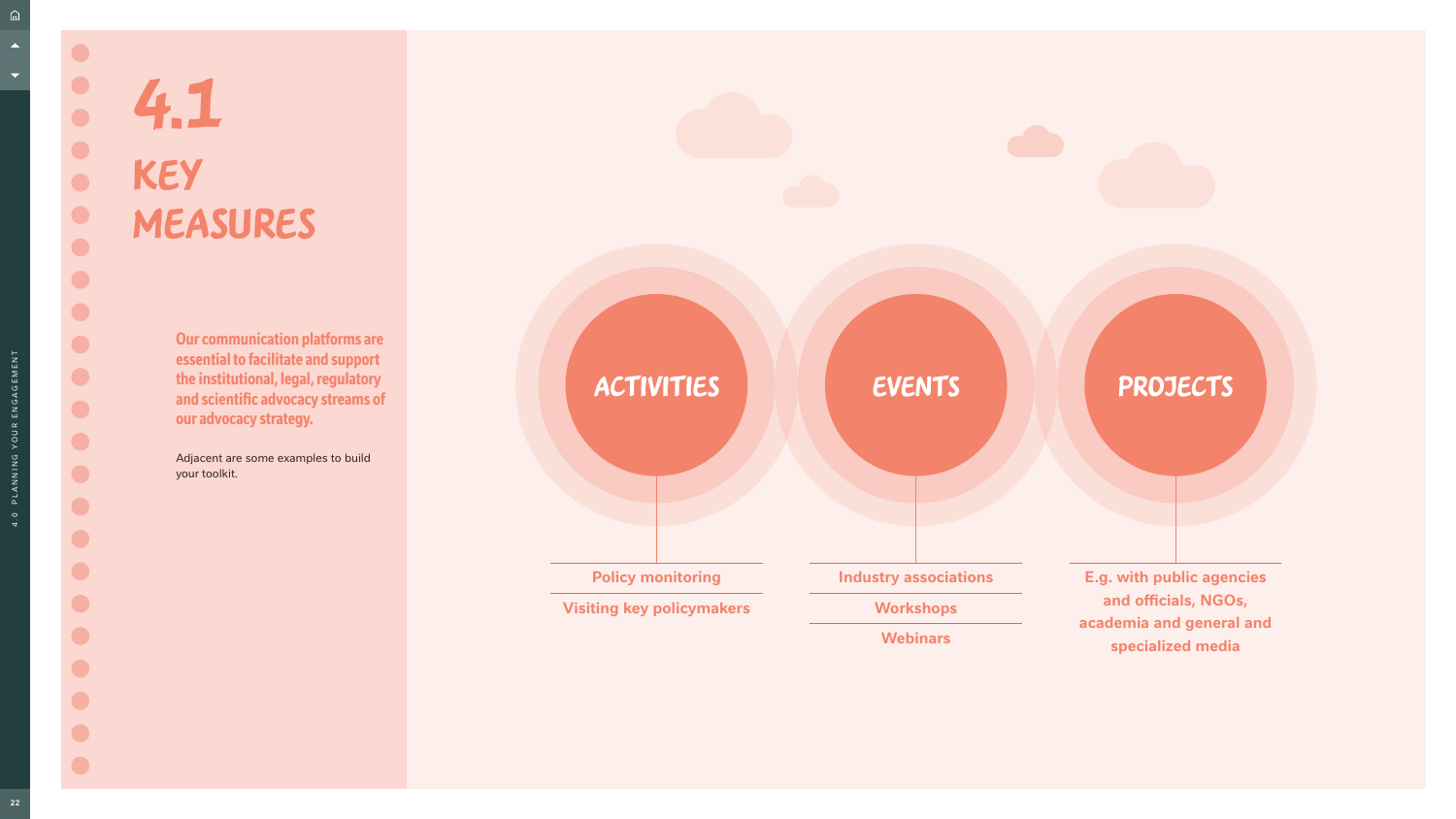<span id="page-22-0"></span> $\blacktriangle$ 

 $\blacktriangledown$ 

# Tracking your progress 4.2

Once your advocacy strategy has been suitably framed, priorities set and roles established, ideally your programs should be tracked regularly through a market, zone or center advocacy committee OMP process.

Your progress can be included in a stakeholder engagement tracking system.

#### **Key elements should include:**

- A mapping of the stakeholder landscape and respective fields, and an evaluation of the levels of stakeholder influence
- A defined and systematic contact strategy with regularly tracked progress.

An example of best practice in this field is the work undertaken by Nestlé in the U.S. (NiM team) to track outreach to policymakers, regulatory and agency officials, and other key stakeholders.

The team tracks engagement across topics by all advocacy community members using a dedicated, searchable third-party tool that allows individual topics / issues, relationships and engagement threads to be systematically tracked. As a result, both challenges and successes can be identified and evaluated early on.

It is also possible to track financial returns on our stakeholder engagement and advocacy activities. In 2021 an advocacy component was incorporated into the monthly NiM-NUSA IRT to prioritize and discuss opportunities / strategies to help manage issues through engagement with policymakers, agencies and other stakeholders.

4.0 PLANNING YOUR ENGAGEMENT

4.0 PLANNING YOUR ENGAGEMENT

|                     | $\bullet$ |        |                                                                |                                                              |
|---------------------|-----------|--------|----------------------------------------------------------------|--------------------------------------------------------------|
| <b>Designation</b>  |           |        |                                                                |                                                              |
| $\sim$ Labels       | Clear     |        | Thu, Feb 17, 2022<br>2:42 PM to 3:42 PM                        | Cocoa Meeting w/ USTR<br>& John Smith                        |
| $\sim$ Action Type  | Clear     |        | Thu, Feb 17, 2022<br>9:00 AM to 9:30 AM                        | Trucking Apprenticeship Accelerator, DOL<br>‰ John Smith     |
| $\vee$ Issues       | Clear     | □      | Wed, Feb 16, 2022<br>2:00 PM to 2:15 PM                        | Del. Elizabeth Bennett-Parker Meeting<br>ஃ John Smith        |
| $\vee$ Linked Items | Clear     | □      | Mon, Feb 14, 2022 11:43 PM<br>to<br>Tue, Feb 15, 2022 12:43 AM | APBI Plant-based meeting<br>ஃ John Smith                     |
| $\sim$ Attendees    | Clear     | $\Box$ | Thu, Feb 10, 2022<br>2:37 PM to 3:37 PM                        | Cocoa Plan<br>& John Smith                                   |
| $\backsim$ Date     | Clear     | $\Box$ | Thu, Feb 10, 2022 10:30 AM<br>to<br>Tue, Feb 15, 2022 11:00 AM | Senator Barasso (R-WY)<br>& John Smith                       |
| $\vee$ Creators     | Clear     | L      | Thu, Feb 10, 2022 10:30 AM<br>to<br>Fri, Feb 11, 2022 11:00 AM | Senate EPW Cmte Majority Staff - Intro C<br>୍ଭଞ୍ଜ John Smith |
|                     |           |        |                                                                |                                                              |

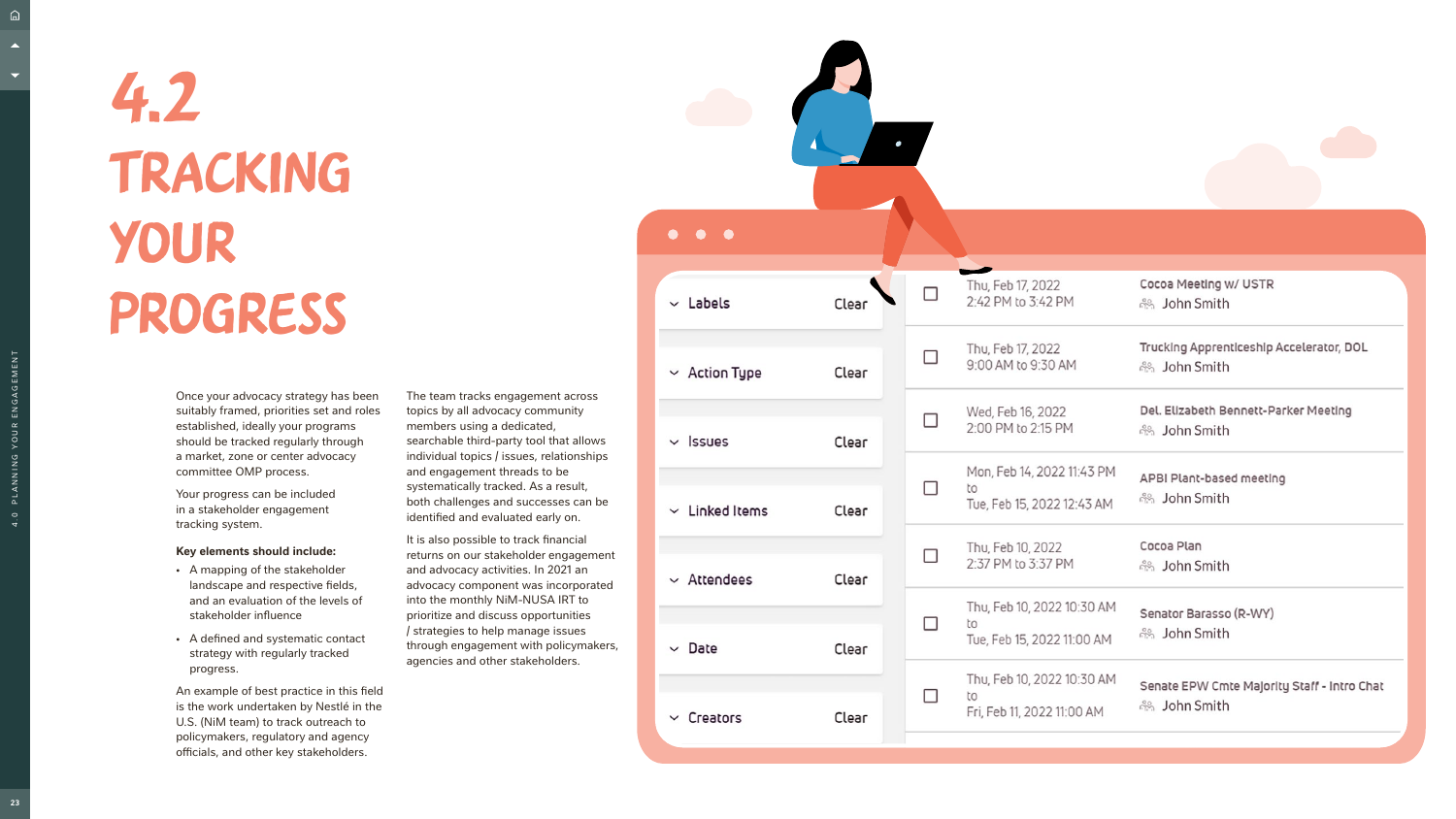# Empowering one another 4.3

**Well-run advocacy strategies can bring about positive changes internally.**

**Including colleagues to help advance your Advocacy Roadmap can have many benefits. Here are suggestions on how to do it.** 



There are a number of factors that influence low breastfeeding rates. To promote the practice worldwide, Nestlé introduced breastfeeding rooms and parental-leave policies.

#### **[Read more](https://www.nestle.com/sustainability/nutrition-health/breastfeeding)**

#WeAreNestlé is a tool to create grassroots advocacy on specific topics in active markets via our own network of colleagues. When using any outreach platforms, always work closely with CCPA to ensure that they are optimally deployed.

Nestlé Cares encouraged employees globally to tackle plastic waste.

**[Read more](https://www.nestle.com/sustainability/people-communities)**



**manager, your post will be visible** 

**on the feed!**



4 **Submit any news you are proud of**

#### Submit a post





#### **Culture change**

<span id="page-23-0"></span> $\hat{\mathbb{D}}$ 

 $\blacktriangle$ 

 $\blacktriangledown$ 

- Accelerate the evolution towards a proactive and anticipatory advocacy culture at Nestlé
- Make systematic use of existing early warning tools and dialogue with stakeholders who advocate and can influence policy to identify and understand emerging concerns/ issues, while identifying earlier longer-horizon opportunities to engage



#### **Skills and training**

- Establish a multifunctional network of highly skilled professionals able to activate the right local strategies in support of the advocacy objectives, including training and development, and alliance/coalition building
- Strengthen capacities of relevant teams in the markets and create wherewithal to mobilize grassroots advocacy efforts where appropriate
- Develop training resources for all those engaged in advocacy across the company

#### **Resource sharing**

- 
- 

• Create and curate an advocacy hub with tools, resources and concrete examples of best practice

• Gather, share and celebrate the many cases of excellence that exist across the organization. Update and refresh regularly

Advocacy efforts start with our own people as ambassadors. Here are some examples.

### Advocacy in Action

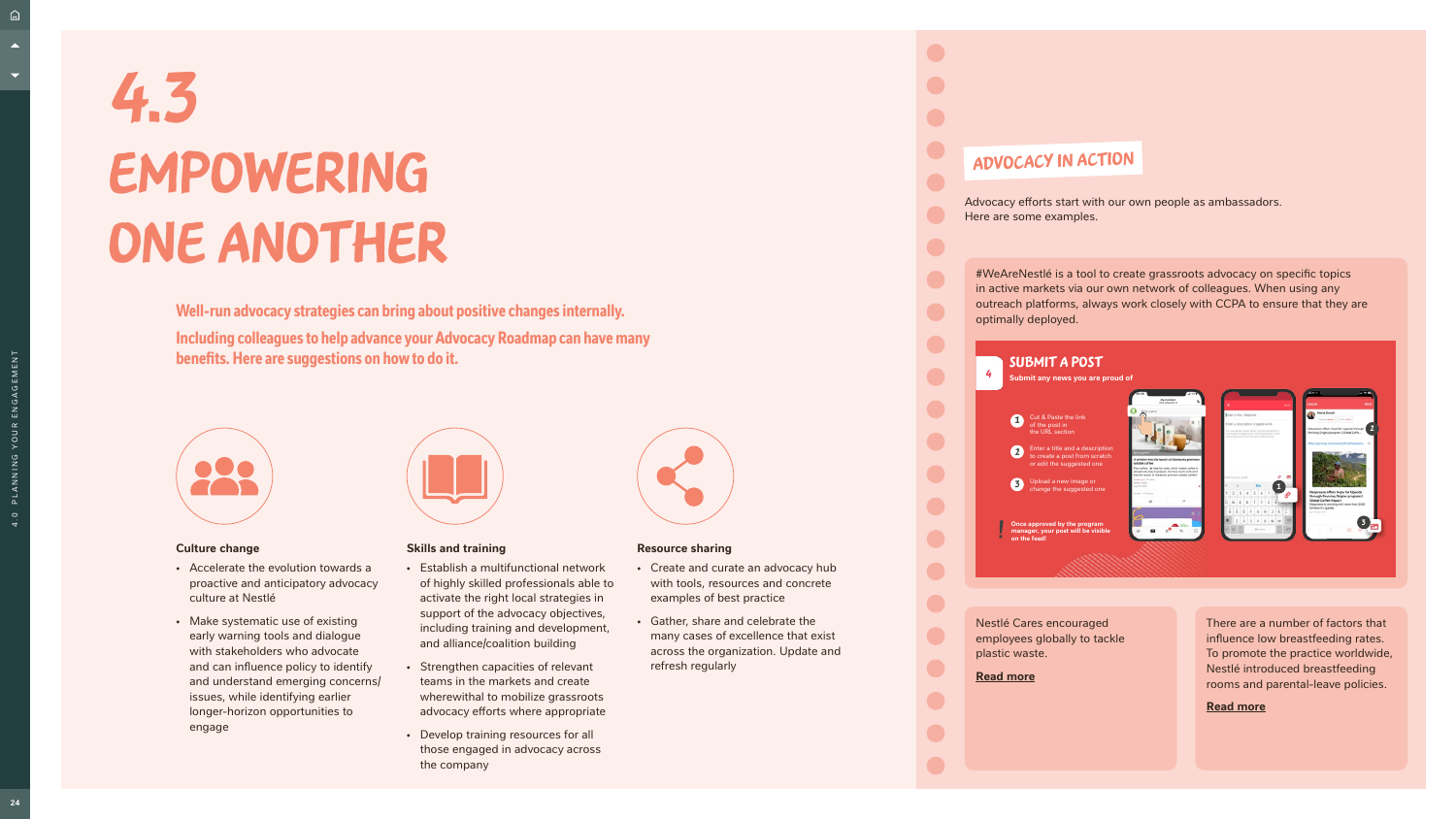<span id="page-24-0"></span>

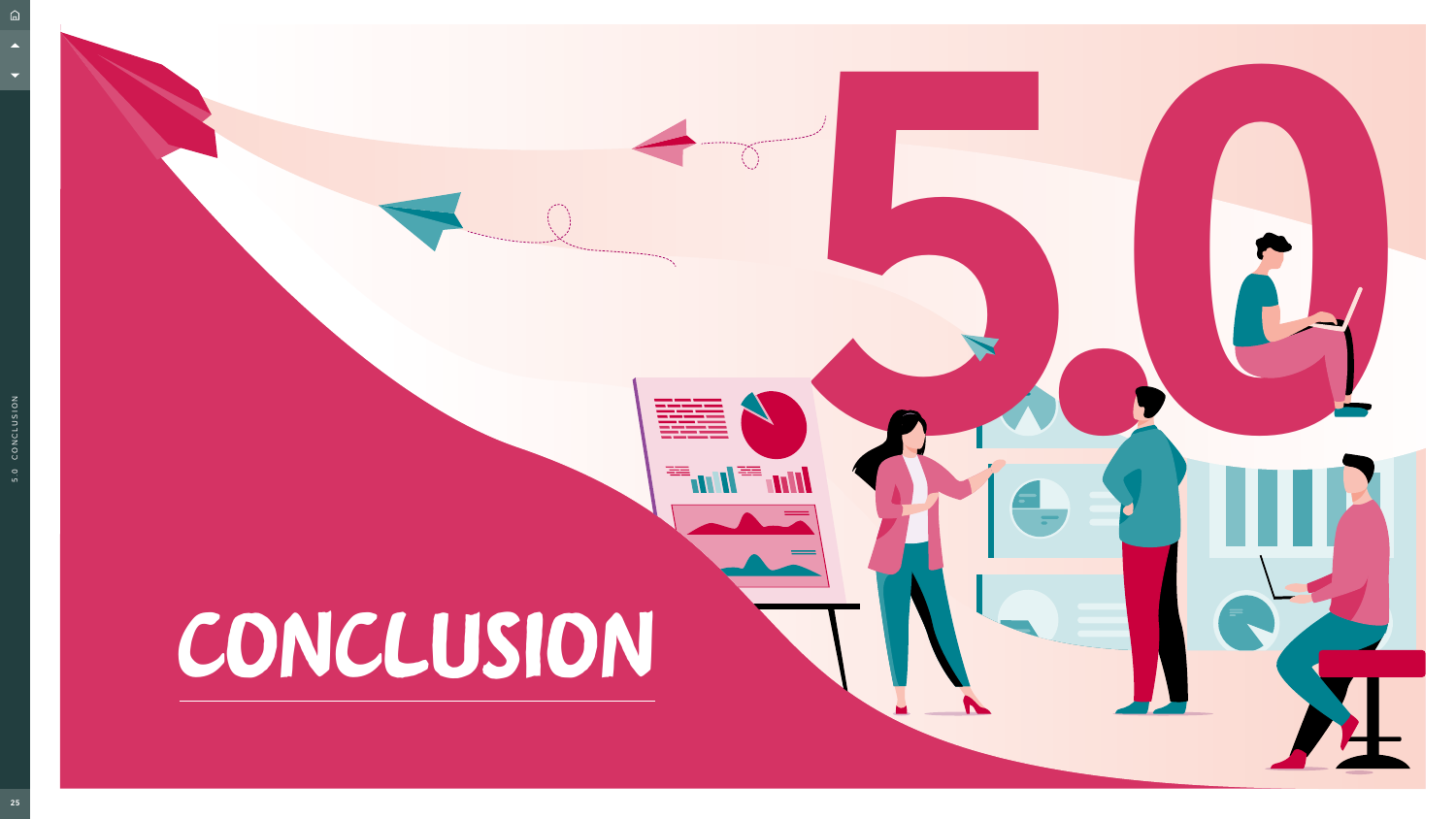# Conclusion 5.1



All advocacy campaigns require planning, execution and systematic tracking alongside issues management and stakeholder engagement strategies. Planned, prepared and tracked outreach greatly enhances the chances of favorable outcomes.

<span id="page-25-0"></span> $\blacktriangledown$ 

Bear in mind that different time horizons, audiences and contexts will determine the mix of advocacy approaches we deploy - and that often tangible results may not be apparent for a number of years (in multiple cases, we have seen the benefit of patient, sustained action over time).

## SUCCESS TAKES shared wisdom

As a rule of thumb, if it is possible to advocate in concert with peers, it is usually more effective to advocate as an industry. However, as stakeholders – from consumers to civil society – increasingly expect more leadership from us, it may be necessary to stand alone or with coalitions of the like-minded.

While researching this document, it became apparent that there is considerable appetite around the network for a shareable and searchable resource of best practice examples. There is also a clear need for training resources dedicated to this topic that go beyond this document. The global PA team will work on these essential resources in conjunction with markets, zones and businesses as our collective advocacy journey continues.





## It takes leadership

5.0 CONCLUSION

5.0 CONCLUSION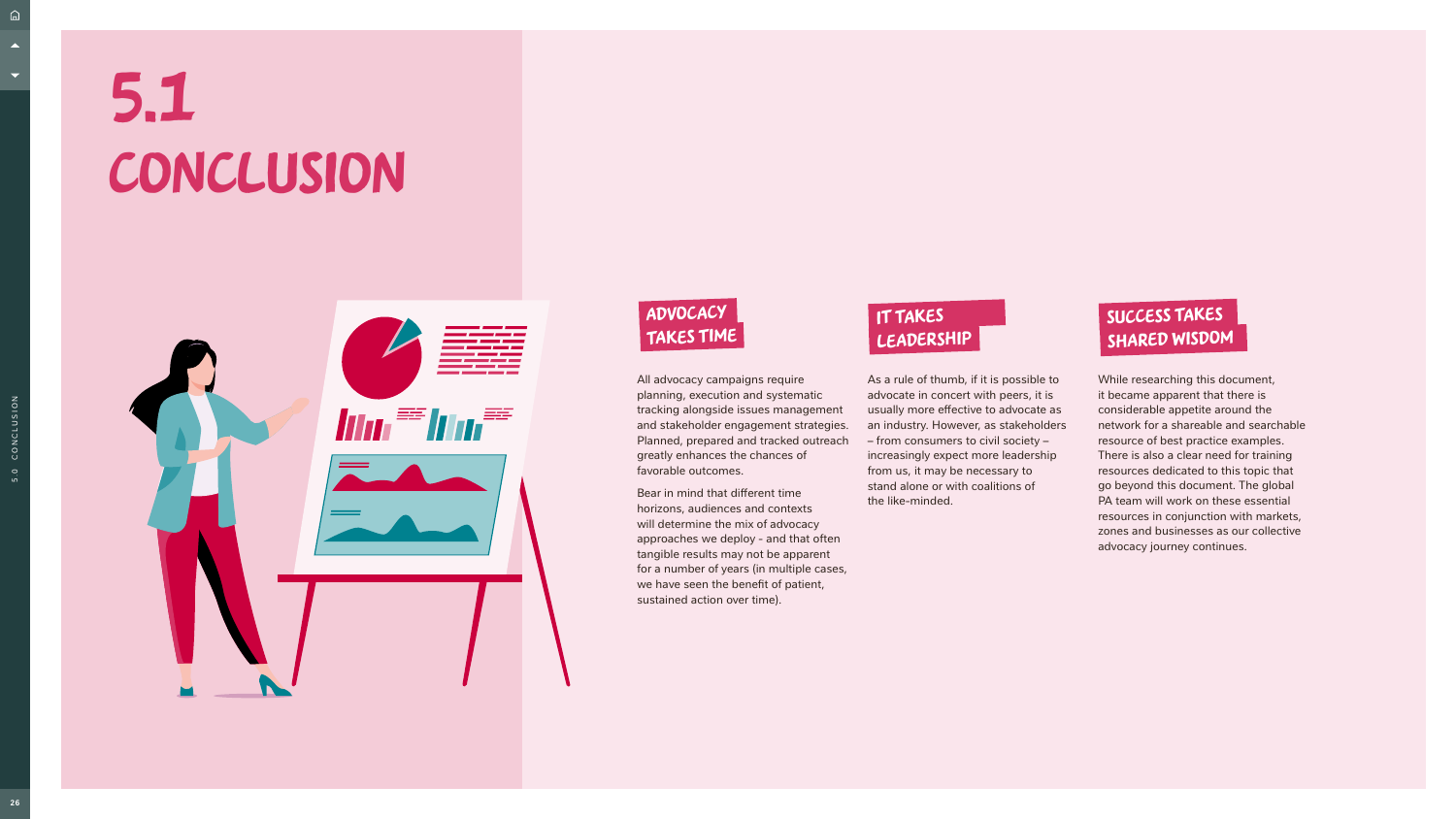<span id="page-26-0"></span>